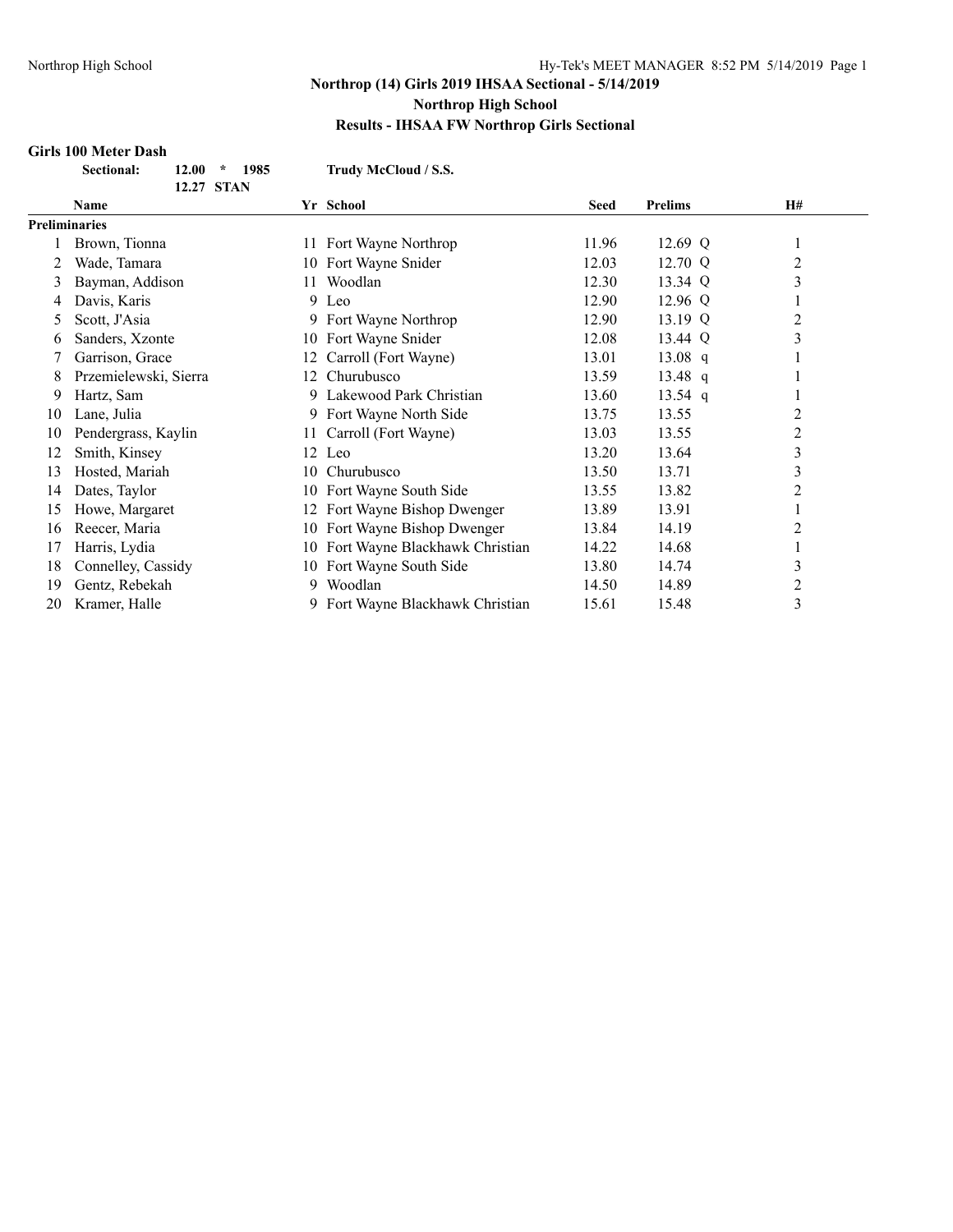## **Girls 100 Meter Dash**

|               | Sectional:<br>12.00<br>÷<br>12.27 STAN | Trudy McCloud / S.S.<br>1985 |                |               |             |               |
|---------------|----------------------------------------|------------------------------|----------------|---------------|-------------|---------------|
|               | <b>Name</b>                            | Yr School                    | <b>Prelims</b> | <b>Finals</b> |             | <b>Points</b> |
| <b>Finals</b> |                                        |                              |                |               |             |               |
|               | Brown, Tionna                          | Fort Wayne Northrop<br>11.   | 12.69          | 12.06         | <b>STAN</b> | 10            |
|               | Wade, Tamara                           | 10 Fort Wayne Snider         | 12.70          | 12.67         |             | 8             |
| 3             | Davis, Karis                           | 9 Leo                        | 12.96          | 12.76         |             | 6             |
| 4             | Garrison, Grace                        | 12 Carroll (Fort Wayne)      | 13.08          | 13.11         |             |               |
| 5             | Bayman, Addison                        | Woodlan<br>11.               | 13.34          | 13.17         |             | 4             |
| 6             | Scott, J'Asia                          | 9 Fort Wayne Northrop        | 13.19          | 13.21         |             | 3             |
|               | Sanders, Xzonte                        | 10 Fort Wayne Snider         | 13.44          | 13.32         |             |               |
| 8             | Hartz, Sam                             | 9 Lakewood Park Christian    | 13.54          | 13.62         |             |               |
| 9.            | Przemielewski, Sierra                  | 12 Churubusco                | 13.48          | 13.64         |             |               |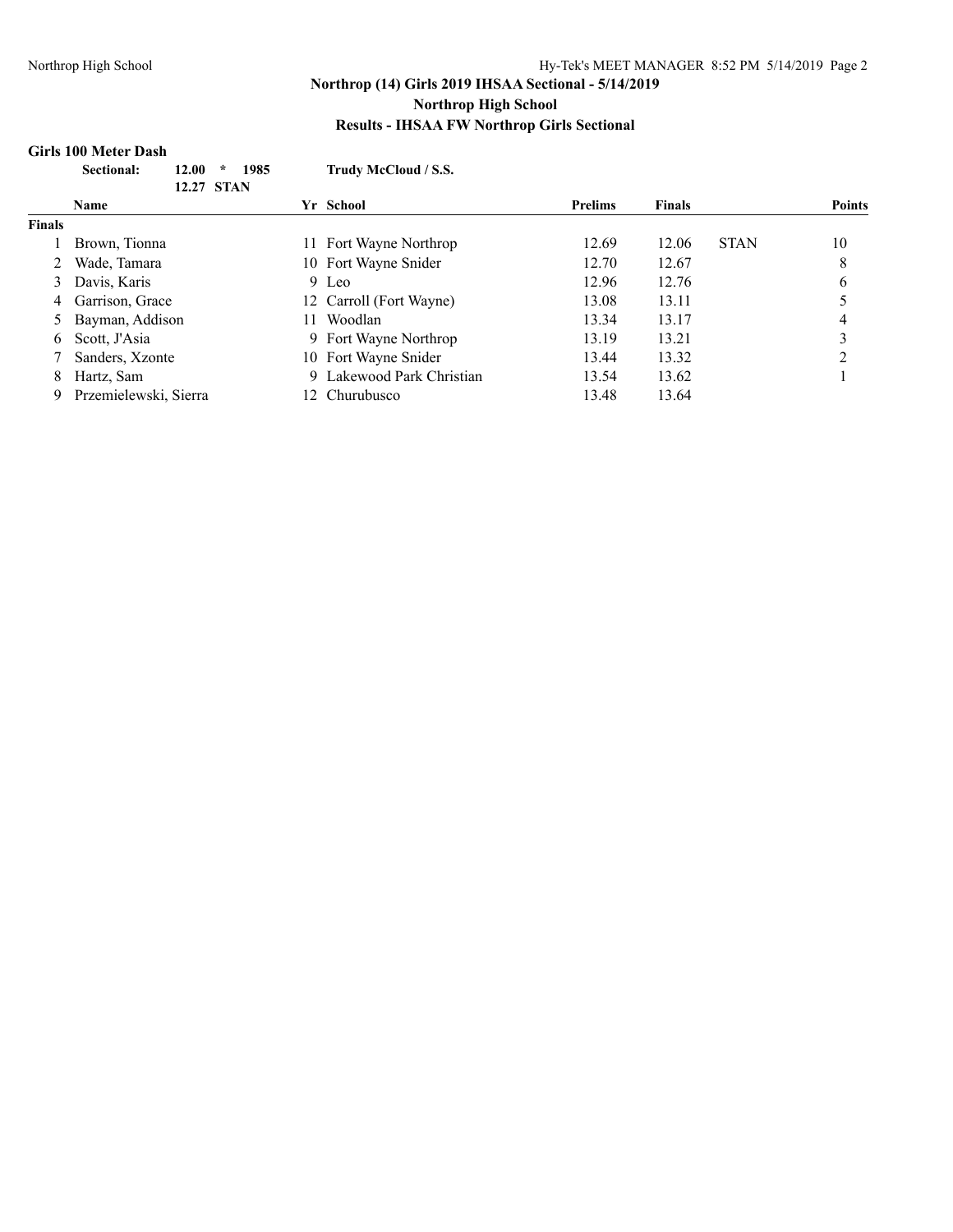## **Girls 200 Meter Dash**

| <b>Sectional:</b> | $24.58$ *  | 2003 |
|-------------------|------------|------|
|                   | 25.17 STAN |      |

 $\mathbf{Shanutel}\n \textbf{Elock/Northrop}$ 

|    | $2.3.17 \pm 0.1713$  |     |                                 |             |                |                |  |
|----|----------------------|-----|---------------------------------|-------------|----------------|----------------|--|
|    | Name                 |     | Yr School                       | <b>Seed</b> | <b>Prelims</b> | <b>H#</b>      |  |
|    | <b>Preliminaries</b> |     |                                 |             |                |                |  |
|    | Brown, Tionna        | 11  | Fort Wayne Northrop             | 25.01       | 26.25 Q        |                |  |
|    | Gorman, Payton       | 11  | Fort Wayne Snider               | 25.06       | 26.45 Q        | $\overline{c}$ |  |
| 3  | Irby, Jo'Deci        | 12  | Fort Wayne Northrop             | 25.93       | 26.66 Q        | 3              |  |
| 4  | Hess, Brianna        | 11  | Carroll (Fort Wayne)            | 27.71       | 27.23 Q        | 3              |  |
| 5. | Voelker, Kira        | 11- | Fort Wayne Bishop Dwenger       | 27.83       | 27.36 Q        | $\overline{2}$ |  |
| 6  | Davis, Karis         |     | 9 Leo                           | 27.30       | 27.38 Q        | $\mathbf{I}$   |  |
|    | Hosted, Mariah       |     | 10 Churubusco                   | 27.81       | $27.51$ q      | 3              |  |
| 8  | Dates, Taylor        | 10. | Fort Wayne South Side           | 28.63       | $27.63$ q      | 3              |  |
| 9  | Garrison, Grace      | 12  | Carroll (Fort Wayne)            | 27.44       | $27.73$ q      | $\overline{2}$ |  |
| 10 | Milledge, Mariah     | 10- | Fort Wayne Snider               | 27.00       | 27.88          |                |  |
| 11 | McCarthy, Rachel     |     | 10 Fort Wayne Bishop Dwenger    | 28.05       | 28.02          |                |  |
| 12 | Lane, Julia          |     | 9 Fort Wayne North Side         | 28.28       | 28.22          |                |  |
| 13 | Taylor, Zoie         | 9   | Fort Wayne Concordia Lutheran   | 28.44       | 28.47          | 3              |  |
| 14 | Betts, LonDynn       |     | 9 Fort Wayne Concordia Lutheran | 28.80       | 28.57          | $\overline{c}$ |  |
| 15 | Hill, Somani         |     | 9 Fort Wayne South Side         | 28.40       | 28.62          | $\overline{2}$ |  |
| 16 | Kruse, Annaliese     | 11. | Lakewood Park Christian         | 28.94       | 28.63          |                |  |
| 17 | Dager, Brook         |     | 9 Leo                           | 30.40       | 30.18          | 2              |  |
| 18 | Harris, Lydia        | 10. | Fort Wayne Blackhawk Christian  | 31.13       | 30.58          | $\overline{2}$ |  |
| 19 | Gentz, Rebekah       | 9.  | Woodlan                         | 30.60       | 31.05          | 3              |  |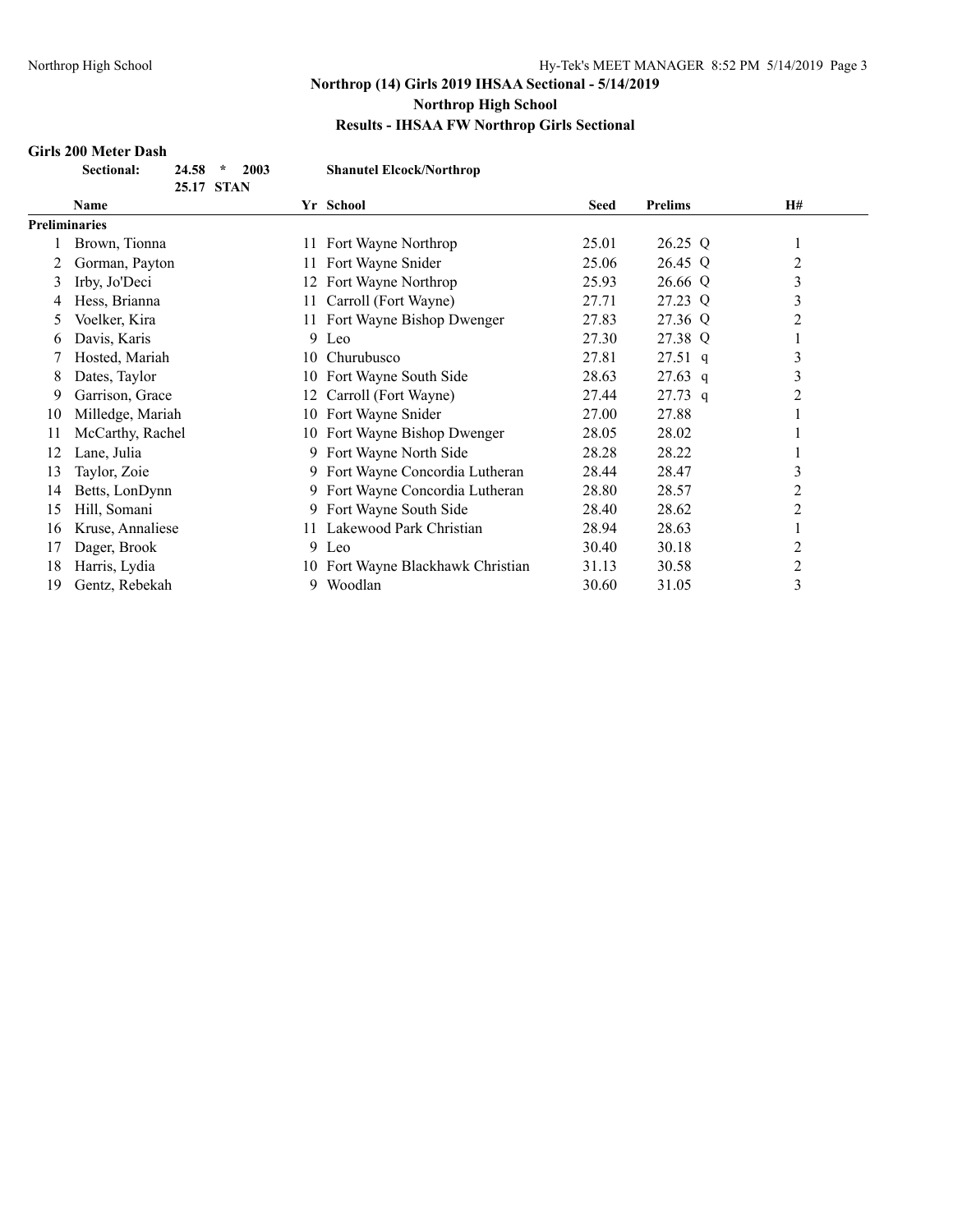## **Girls 200 Meter Dash**

|               | <b>Sectional:</b> | 24.58<br>$\star$<br>2003 |     | <b>Shanutel Elcock/Northrop</b> |                |               |             |               |
|---------------|-------------------|--------------------------|-----|---------------------------------|----------------|---------------|-------------|---------------|
|               | Name              | 25.17 STAN               |     | Yr School                       | <b>Prelims</b> | <b>Finals</b> |             | <b>Points</b> |
| <b>Finals</b> |                   |                          |     |                                 |                |               |             |               |
|               | Brown, Tionna     |                          | 11  | Fort Wayne Northrop             | 26.25          | 25.07         | <b>STAN</b> | 10            |
|               | Gorman, Payton    |                          | 11  | Fort Wayne Snider               | 26.45          | 25.92         |             | 8             |
| 3             | Irby, Jo'Deci     |                          |     | 12 Fort Wayne Northrop          | 26.66          | 26.64         |             | 6             |
| 4             | Davis, Karis      |                          |     | 9 Leo                           | 27.38          | 27.17         |             |               |
| 5             | Hess, Brianna     |                          |     | 11 Carroll (Fort Wayne)         | 27.23          | 27.31         |             | 4             |
| 6             | Garrison, Grace   |                          |     | 12 Carroll (Fort Wayne)         | 27.73          | 27.34         |             | 3             |
|               | Voelker, Kira     |                          |     | 11 Fort Wayne Bishop Dwenger    | 27.36          | 27.44         |             |               |
| 8             | Hosted, Mariah    |                          | 10. | Churubusco                      | 27.51          | 27.84         |             |               |
| 9             | Dates, Taylor     |                          |     | 10 Fort Wayne South Side        | 27.63          | 28.33         |             |               |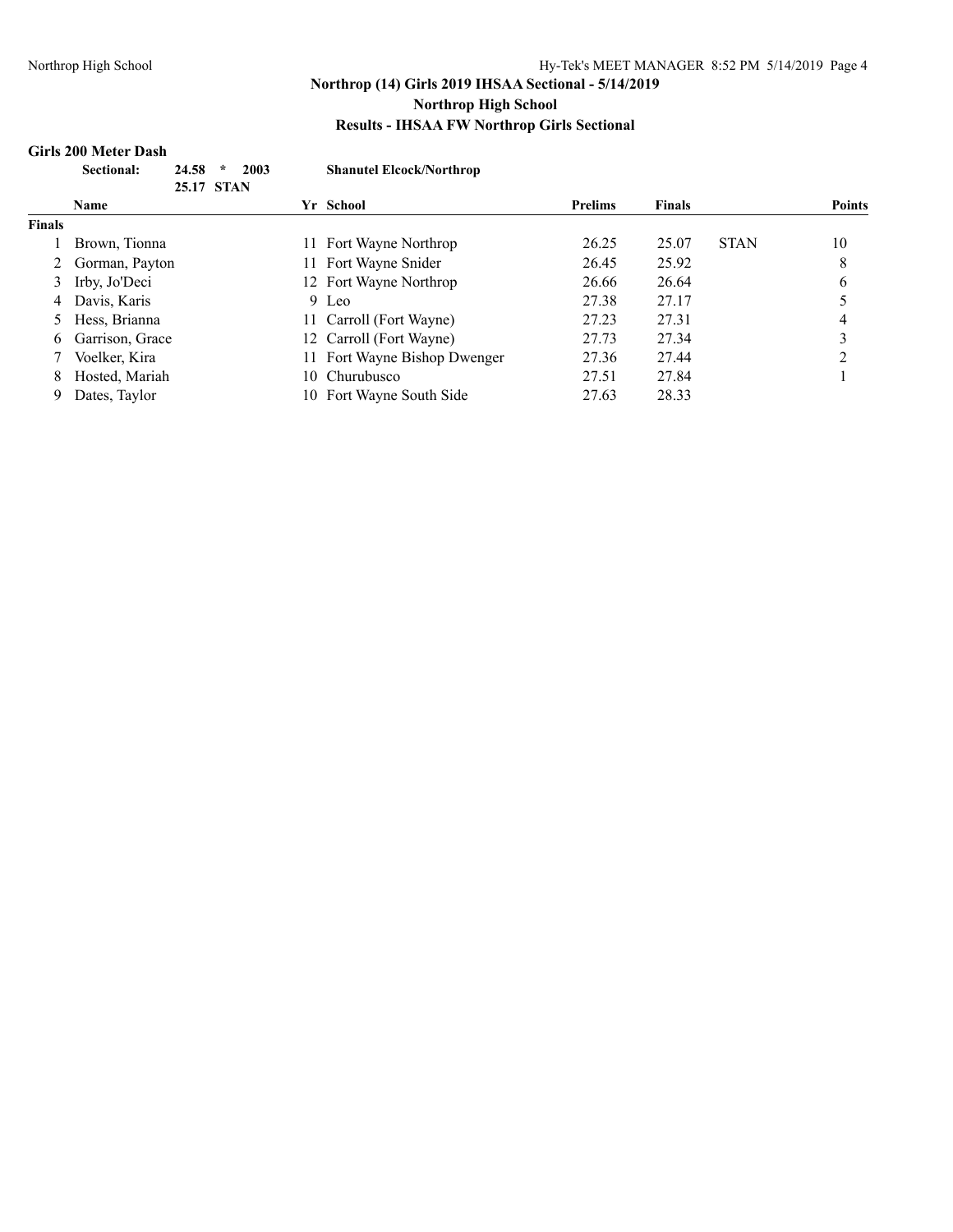## **Girls 400 Meter Dash**

|  | <b>Sectional:</b> | $54.18 * 2004$ |  |
|--|-------------------|----------------|--|
|  |                   | 57.38 STAN     |  |
|  |                   |                |  |

 $\mathbf{Shauntel} \text{Elock/Northrop}$ 

|               | <b>Name</b>           |    | Yr School                       | <b>Seed</b> | <b>Finals</b> | H#             | <b>Points</b> |
|---------------|-----------------------|----|---------------------------------|-------------|---------------|----------------|---------------|
| <b>Finals</b> |                       |    |                                 |             |               |                |               |
|               | Gorman, Payton        | 11 | Fort Wayne Snider               | 58.08       | 58.19         | 3              | 10            |
|               | Irby, Jo'Deci         | 12 | Fort Wayne Northrop             | 58.02       | 58.98         | 3              | 8             |
| 3             | Lane, Anna            | 11 | Fort Wayne North Side           | 62.13       | 61.93         | 3              | 6             |
| 4             | Benson, Takyira       |    | 10 Fort Wayne North Side        | 61.81       | 62.21         | 3              | 5             |
| 5.            | Bayman, Addison       | 11 | Woodlan                         | 60.50       | 62.86         | 3              | 4             |
| 6             | Hansen, Brooke        | 9. | Carroll (Fort Wayne)            | 64.03       | 63.08         | 3              | 3             |
|               | Buczak, Abigail       |    | 11 Fort Wayne Bishop Dwenger    | 63.00       | 63.16         | 3              | 2             |
| 8             | Dates, Taylor         | 10 | Fort Wayne South Side           | 65.70       | 63.89         | 2              | 1             |
| 9             | Nix, Katherine        |    | Fort Wayne Bishop Dwenger       | 63.33       | 64.33         | $\mathfrak{Z}$ |               |
| 10            | Hartz, Sam            |    | 9 Lakewood Park Christian       | 65.56       | 64.37         | 2              |               |
| 11            | VanCamp, Myah         | 9. | Woodlan                         | 65.10       | 65.94         | 2              |               |
| 12            | McCart, Jordan        | 9  | Churubusco                      | 66.09       | 66.39         | 2              |               |
| 13            | Leimkuhler, Ava       |    | 9 Carroll (Fort Wayne)          | 65.60       | 66.69         | 2              |               |
| 14            | Taylor, Zoie          |    | 9 Fort Wayne Concordia Lutheran | 66.24       | 66.74         | $\overline{2}$ |               |
| 15            | Norfleet, Sydni       |    | 9 Fort Wayne Northrop           | 67.23       | 66.93         | $\overline{2}$ |               |
| 16            | Konger, Brooke        | 10 | Churubusco                      | 68.81       | 67.53         |                |               |
| 17            | Dager, Brook          |    | 9 Leo                           | 71.00       | 68.57         |                |               |
| 18            | Rucklos-Freeman, Aria |    | 9 Fort Wayne South Side         | 64.00       | 69.47         | 3              |               |
| 19            | Schleinkofer, Sarah   |    | 10 Leo                          | 67.00       | 70.02         | 2              |               |
| 20            | Helmuth, Lily         | 9. | Fort Wayne Blackhawk Christian  | 71.80       | 71.05         |                |               |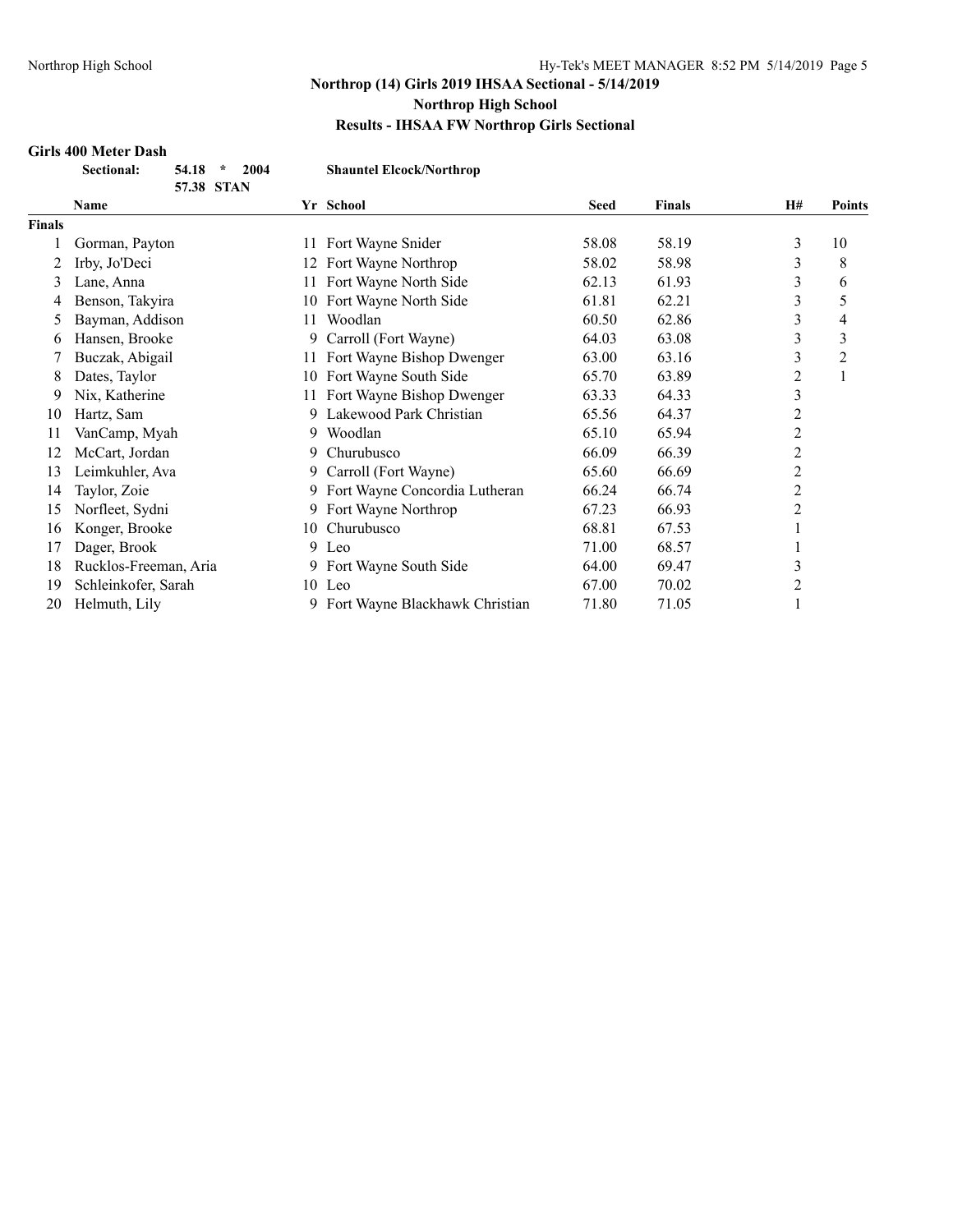#### **Girls 800 Meter Run**

| <b>Sectional:</b> | 2:13.30      | 198 |
|-------------------|--------------|-----|
|                   | 2:16.24 STAN |     |

**Sectional: 2:13.30 \* 1985 Sherry Hoover/Woodlan**

|               | <b>Name</b>            |    | Yr School                        | <b>Seed</b> | <b>Finals</b> | <b>H#</b>      | <b>Points</b> |
|---------------|------------------------|----|----------------------------------|-------------|---------------|----------------|---------------|
| <b>Finals</b> |                        |    |                                  |             |               |                |               |
|               | Duffus, Zoe            | 10 | Carroll (Fort Wayne)             | 2:18.89     | 2:17.74       | 2              | 10            |
|               | Woods, Katelyn         |    | 9 Fort Wayne Bishop Dwenger      | 2:20.08     | 2:19.20       | 2              | 8             |
| 3             | Mays, Abigail          |    | 10 Fort Wayne Concordia Lutheran | 2:22.00     | 2:20.04       | $\overline{c}$ | 6             |
| 4             | Steele, Nora           | 10 | Fort Wayne Bishop Dwenger        | 2:21.24     | 2:21.26       | 2              | 5             |
| 5             | Clements, Mallory      | 11 | Carroll (Fort Wayne)             | 2:23.80     | 2:23.06       | 2              | 4             |
| 6             | Early, Jasmine         | 11 | Fort Wayne Northrop              | 2:21.00     | 2:24.76       | $\overline{c}$ | 3             |
|               | Gentz, Abbey           | 10 | Woodlan                          | 2:27.00     | 2:27.00       | 2              | 2             |
| 8             | Borchelt, Madelyn      |    | 9 Fort Wayne Concordia Lutheran  | 2:35.00     | 2:30.05       |                |               |
| 9             | Wells-White, Dominique | 11 | Fort Wayne North Side            | 2:33.85     | 2:32.75       | 2              |               |
| 10            | Werling, Gabby         | 9  | Woodlan                          | 2:37.00     | 2:32.77       |                |               |
| 11            | Williams, Alyssa       |    | 10 Fort Wayne Northrop           | 2:34.00     | 2:33.10       | 2              |               |
| 12            | Lapp, Emma             | 9  | Fort Wayne South Side            | 2:39.00     | 2:43.05       |                |               |
| 13            | Fritz, Taylor          | 10 | Fort Wayne North Side            | 2:45.00     | 2:44.45       |                |               |
| 14            | Kepney, Jada           | 11 | Fort Wayne Snider                | 2:35.00     | 2:45.85       |                |               |
| 15            | Smith, Adaline         |    | 10 Fort Wayne Snider             | 2:42.00     | 2:46.00       |                |               |
| 16            | Chalfant, Abby         |    | 12 Lakewood Park Christian       | 2:52.00     | 2:51.42       |                |               |
| 17            | Schleinkofer, Sarah    |    | 10 Leo                           | 2:41.00     | 2:52.26       |                |               |
| 18            | Burris, Sophie         | 9  | Lakewood Park Christian          | 3:06.00     | 2:54.24       |                |               |
|               | Kolkman, Elisabeth     | 12 | Fort Wayne South Side            | 2:48.00     | NT            |                |               |
|               | Schuman, Katelynn      | 10 | Churubusco                       | 2:51.00     | NT            | 2              |               |
| ---           | Stine, Taylor          | 9  | Leo                              | 2:32.00     | NT            | 2              |               |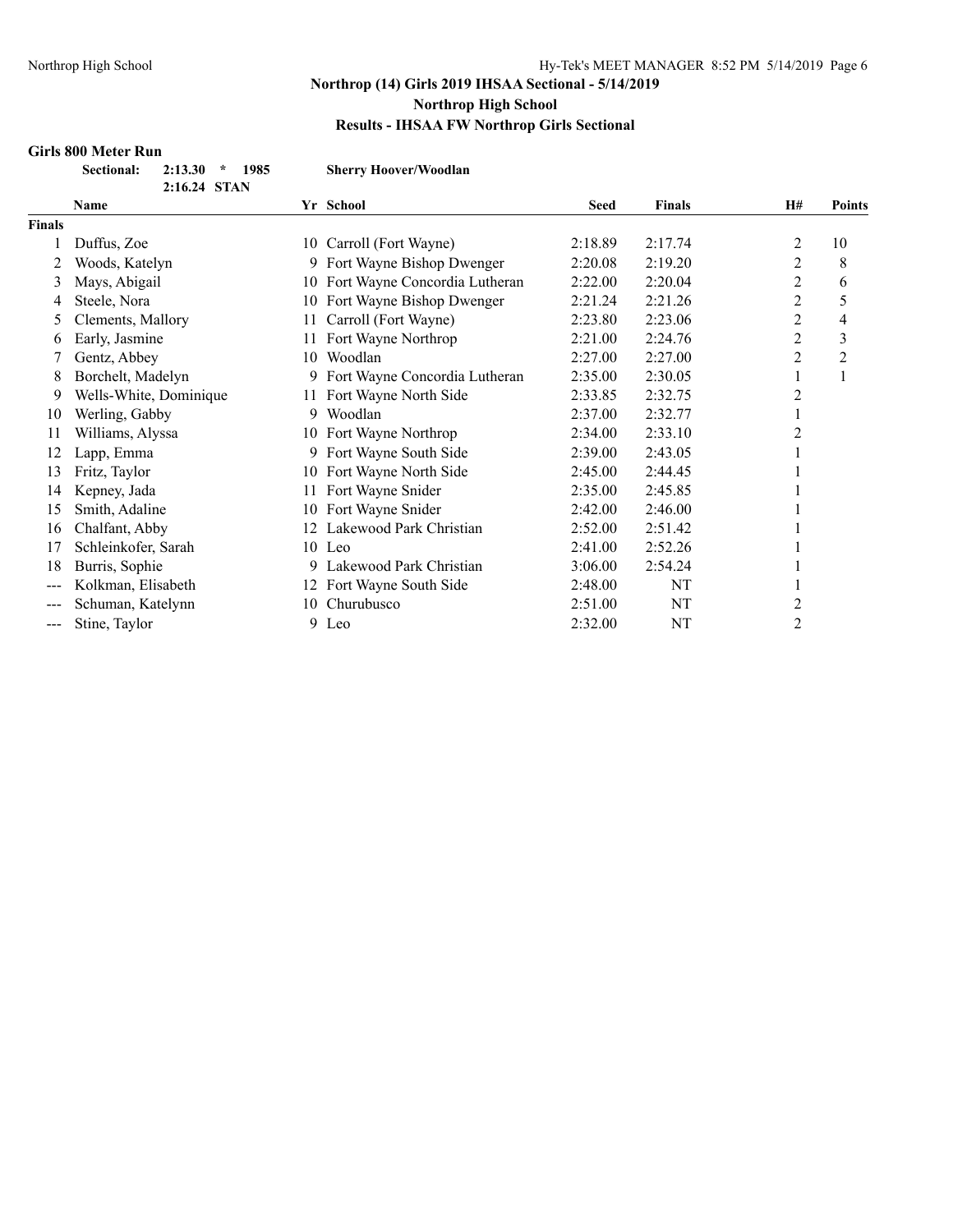#### **Girls 1600 Meter Run**

| <b>Sectional:</b> | 4:56.08 |             | 200 |
|-------------------|---------|-------------|-----|
|                   | E.N. 91 | <b>CTAN</b> |     |

**Sectional: 4:56.08 \* 2004 Alissa McKaig/Concordia**

|               | 5:02.82 STAN          |    |                                  |             |               |             |               |
|---------------|-----------------------|----|----------------------------------|-------------|---------------|-------------|---------------|
|               | Name                  |    | Yr School                        | <b>Seed</b> | <b>Finals</b> |             | <b>Points</b> |
| <b>Finals</b> |                       |    |                                  |             |               |             |               |
|               | Duffus, Zoe           | 10 | Carroll (Fort Wayne)             | 5:00.90     | 5:00.55       | <b>STAN</b> | 10            |
|               | Fruchey, Monroe Rayna | 11 | Carroll (Fort Wayne)             | 5:12.40     | 5:00.88       | <b>STAN</b> | 8             |
| 3             | Cates, Ellie          | 11 | Fort Wayne Concordia Lutheran    | 5:20.00     | 5:18.30       |             | 6             |
| 4             | Eastom, Jaiden        | 9  | Fort Wayne Snider                | 5:31.00     | 5:28.28       |             | 5             |
| 5             | Witmer, Natalie       |    | 12 Fort Wayne Concordia Lutheran | 5:40.00     | 5:30.25       |             | 4             |
| 6             | Morris, Anna          | 11 | Fort Wayne Bishop Dwenger        | 5:37.05     | 5:30.73       |             | 3             |
|               | Ebetino, Alexandria   |    | 12 Fort Wayne Bishop Dwenger     | 5:51.14     | 5:34.42       |             | 2             |
| 8             | Norris, Eden          |    | 9 Leo                            | 5:29.12     | 5:36.94       |             | 1             |
| 9             | Walda, Lauren         |    | 9 Fort Wayne South Side          | 5:43.00     | 5:38.30       |             |               |
| $---$         | Dyer, Lydia           | 10 | Woodlan                          | 5:49.00     | NT            |             |               |
| $---$         | Niblack, Katey        |    | 9 Fort Wayne South Side          | 6:20.00     | NT            |             |               |
|               | Bell, Alivia          | 12 | Woodlan                          | 6:16.00     | NT            |             |               |
| ---           | Beaubien, Renee       |    | 9 Leo                            | 5:41.56     | NT            |             |               |
| ---           | Chalfant, Abby        |    | 12 Lakewood Park Christian       | 6:14.00     | NT            |             |               |
| ---           | Williams, Alyssa      | 10 | Fort Wayne Northrop              | 5:49.00     | NT            |             |               |
| $---$         | Olvera, Brenda        | 12 | Fort Wayne Northrop              | 5:45.00     | NT            |             |               |
|               | Basinger, Allie       | 10 | Churubusco                       | 6:17.00     | NT            |             |               |
| ---           | Craig, Kasey          |    | 9 Fort Wayne North Side          | 5:55.00     | NT            |             |               |
| ---           | Shoemaker, Emmaline   | 12 | Fort Wayne Snider                | 5:50.00     | NT            |             |               |
| $---$         | Domenech, Lilianna    | 9. | Fort Wayne North Side            | 6:06.00     | NT            |             |               |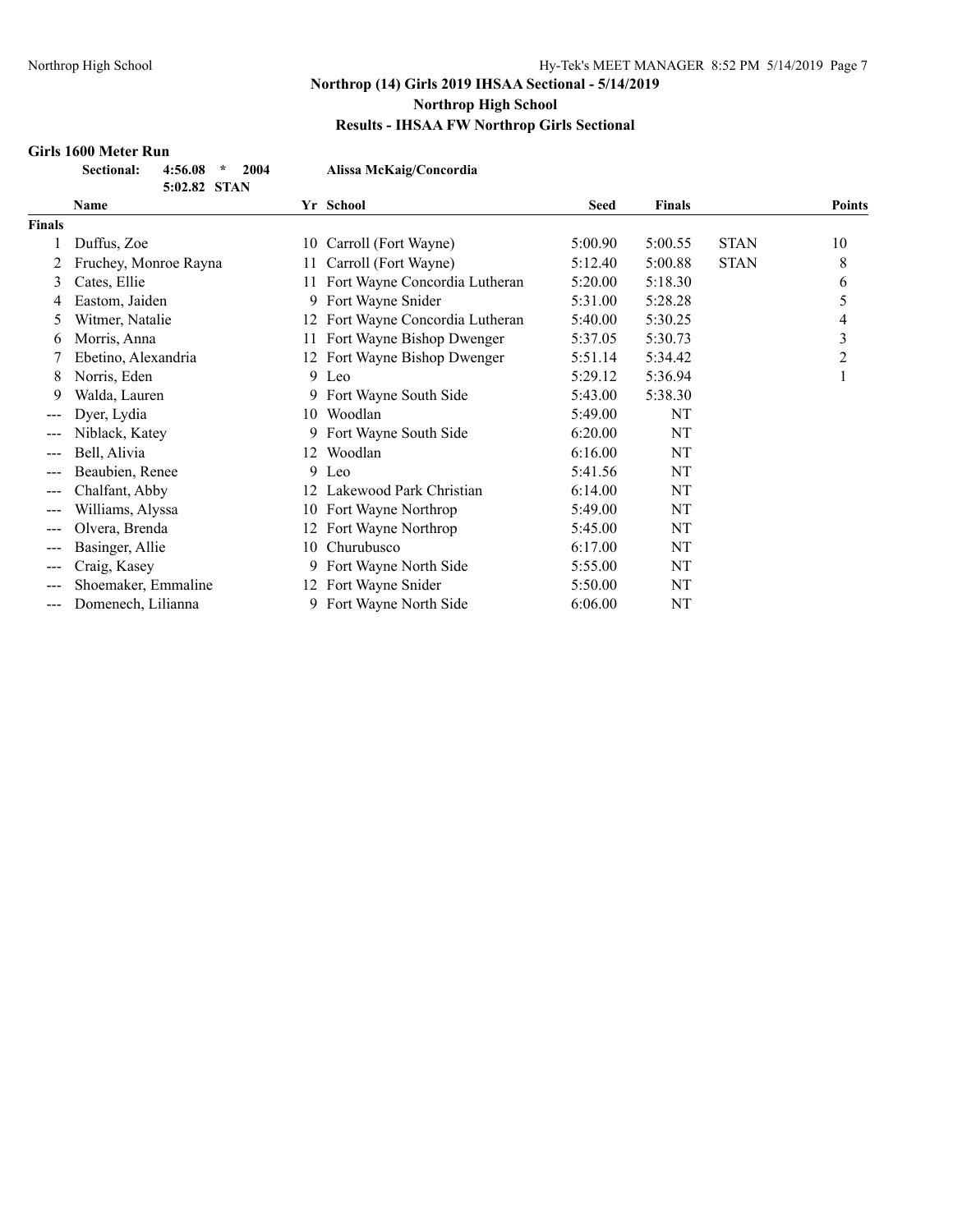#### **Girls 3200 Meter Run**

| Sectional: 10:42.18 * 5/17/2016 |               |  | <b>Madison Fruchey, Carroll (For</b> |
|---------------------------------|---------------|--|--------------------------------------|
|                                 | 10:51.56 STAN |  |                                      |

|               | 10.71.70 DIAT          |     |                               |             |               |             |               |
|---------------|------------------------|-----|-------------------------------|-------------|---------------|-------------|---------------|
|               | Name                   |     | Yr School                     | <b>Seed</b> | <b>Finals</b> |             | <b>Points</b> |
| <b>Finals</b> |                        |     |                               |             |               |             |               |
|               | Hathaway, Meagan       | 12  | Carroll (Fort Wayne)          | 10:43.60    | 10:39.91<br>× | <b>STAN</b> | 10            |
|               | Strzelecki, Erin       | 11  | Fort Wayne Bishop Dwenger     | 10:54.52    | 10:44.35      | <b>STAN</b> | 8             |
| 3             | Green, Abigail         | 12. | Carroll (Fort Wayne)          | 11:06.20    | 11:04.23      |             | 6             |
| 4             | Cates, Ellie           | 11  | Fort Wayne Concordia Lutheran | 11:42.93    | 11:54.28      |             | 5             |
| 5.            | Beeber, Susan          |     | 11 Fort Wayne Bishop Dwenger  | 11:58.10    | 12:04.73      |             | 4             |
| 6             | Norris, Eden           |     | 9 Leo                         | 12:07.28    | 12:09.43      |             | 3             |
| 7             | Walda, Lauren          |     | 9 Fort Wayne South Side       | 11:42.00    | 12:18.09      |             | 2             |
| 8             | Beaubien, Renee        |     | 9 Leo                         | 12:18.12    | 12:20.94      |             |               |
| 9             | Galassini, Alexandra   |     | 10 Fort Wayne Snider          | 12:30.00    | 12:30.17      |             |               |
| ---           | Hensler, Madeline      |     | 9 Fort Wayne South Side       | 12:50.54    | NT            |             |               |
| $---$         | Dyer, Lydia            |     | 10 Woodlan                    | 12:53.50    | NT            |             |               |
| $---$         | Koos, Ellie            | 9   | Woodlan                       | 14:12.16    | NT            |             |               |
| ---           | Silvers-Barone, Summer |     | 11 Fort Wayne Northrop        | 12:26.00    | NT            |             |               |
| ---           | Jensen, Hayley         |     | 12 Fort Wayne Northrop        | 12:50.00    | NT            |             |               |
|               | Witmer, Gretchen       | 9   | Fort Wayne Concordia Lutheran | 12:29.24    | NT            |             |               |
| ---           | Hackbush, Vada         |     | Fort Wayne North Side         | 14:05.00    | NT            |             |               |
| ---           | Hedrick, Emma          | 10  | Fort Wayne Snider             | 13:45.00    | NT            |             |               |
| ---           | Wilchar, Chaelynn      |     | 12 Fort Wayne North Side      | 12:51.00    | NT            |             |               |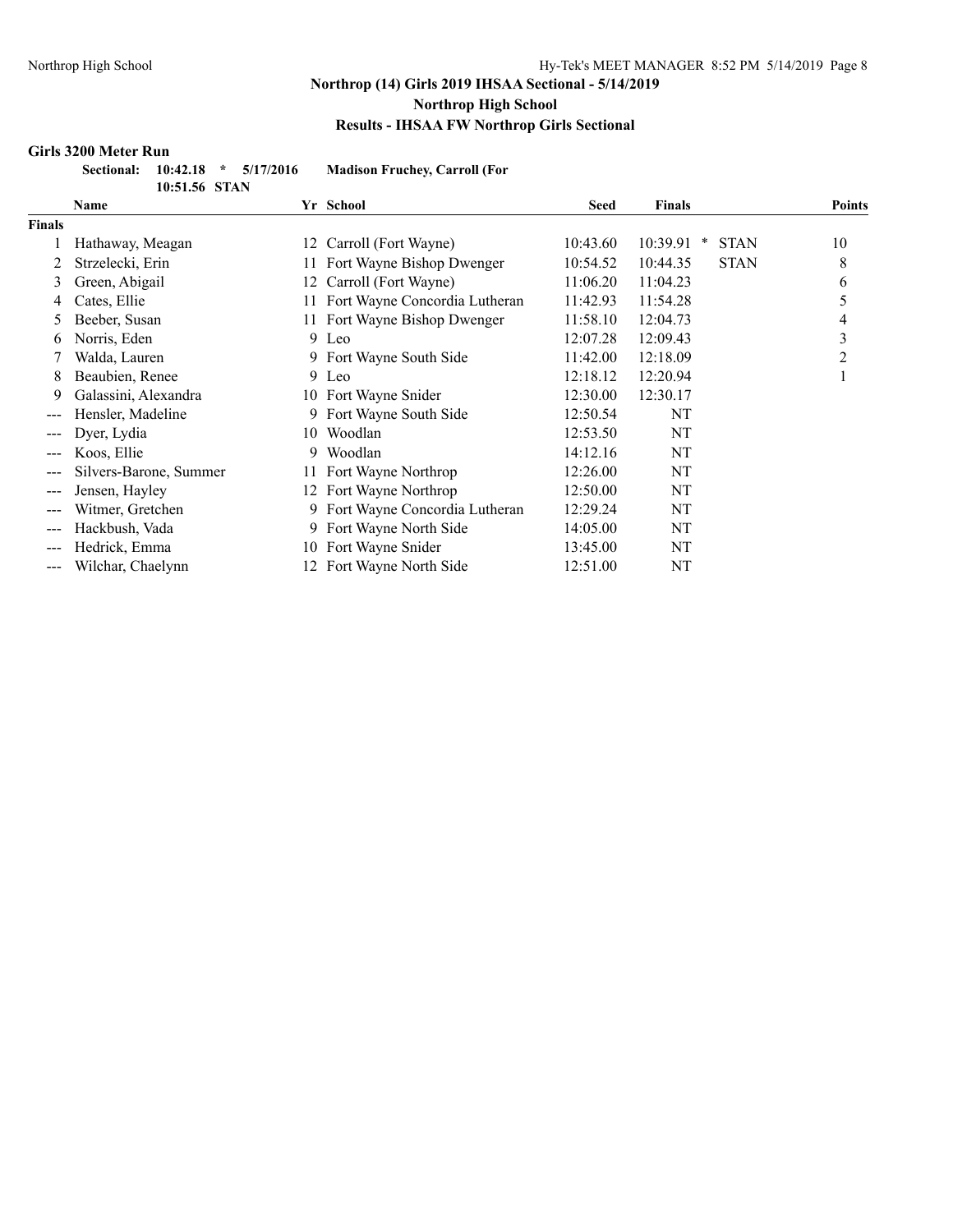## **Girls 100 Meter Hurdles**

| <b>Sectional:</b> | 14.36             | $\mathcal{H}$ | 2013 |
|-------------------|-------------------|---------------|------|
|                   | <b>15.00 STAN</b> |               |      |

 $Symone Black/Concordia$ 

|    | 15.00 STAN           |     |                               |             |                   |           |
|----|----------------------|-----|-------------------------------|-------------|-------------------|-----------|
|    | <b>Name</b>          |     | Yr School                     | <b>Seed</b> | <b>Prelims</b>    | <b>H#</b> |
|    | <b>Preliminaries</b> |     |                               |             |                   |           |
|    | Kirkwood, Dylan      | 12. | Fort Wayne Northrop           | 14.90       | 15.23 Q           |           |
|    | Patterson, Morgan    | 9.  | Fort Wayne Northrop           | 15.40       | 15.79 Q           | 2         |
| 3  | Boersema, Hannah     | 9.  | Churubusco                    | 16.83       | 16.92 Q           |           |
| 4  | Murphy, Kelsey       | 11. | Carroll (Fort Wayne)          | 18.35       | 17.59 Q           | 2         |
| 5  | Shaw, Alex           | 10  | Carroll (Fort Wayne)          | 18.01       | $17.72 \text{ q}$ |           |
| O  | Moher, Abby          |     | 10 Leo                        | 17.73       | $17.73$ q         | 2         |
|    | Fitts, Ja'ryah       | 9.  | Fort Wayne South Side         | 18.17       | $17.78$ q         | 2         |
| 8  | Zuk, Isabelle        | 9.  | Churubusco                    | 17.55       | 18.09 q           | 2         |
| 9  | Klopfenstein, Sydni  | 11  | Woodlan                       | 18.09       | $19.01$ q         | 2         |
| 10 | Hellinger, Elizabeth | 9.  | Fort Wayne Concordia Lutheran | 17.23       | 19.15             |           |
| 11 | Lauer, Tatiana       | 11  | Fort Wayne Snider             | 18.09       | 19.17             |           |
| 12 | Allgeier, Breanna    | 10. | Woodlan                       | 18.60       | 19.22             |           |
| 13 | Ganaway, Trishelle   | 9.  | Fort Wayne Snider             | 16.05       | 19.46             | 2         |
| 14 | York, Evelyn         |     | 10 Leo                        | 20.18       | 19.52             |           |
| 15 | Ellinger, Avery      | 9.  | Fort Wayne Bishop Dwenger     | 19.44       | 20.46             | 2         |
| 16 | Klingenberger, Erin  | 9.  | Fort Wayne Bishop Dwenger     | 21.66       | 21.22             |           |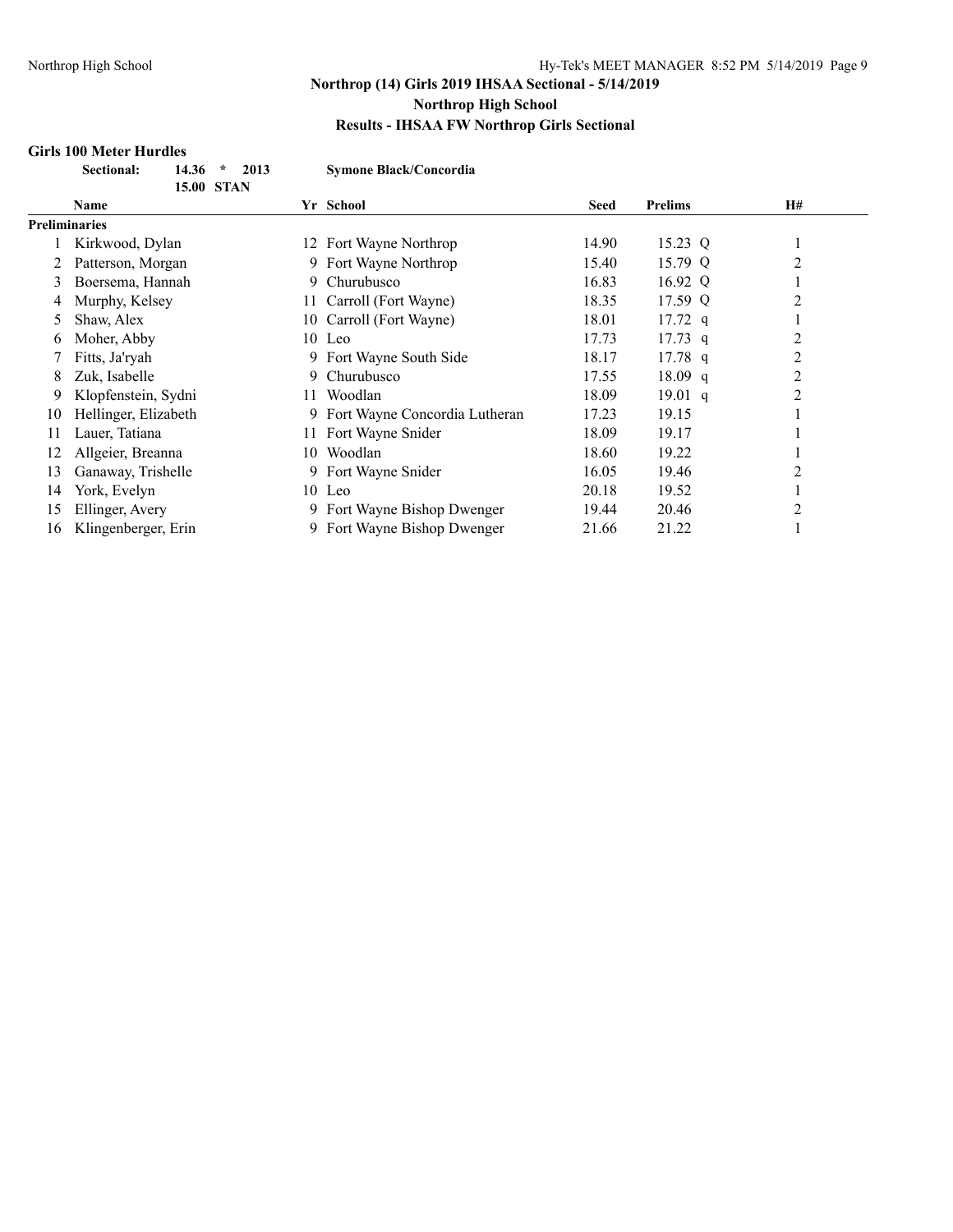#### **Girls 100 Meter Hurdles**

|               | Sectional:<br>14.36<br>$\star$<br><b>15.00 STAN</b> | 2013<br><b>Symone Black/Concordia</b> |                |               |               |
|---------------|-----------------------------------------------------|---------------------------------------|----------------|---------------|---------------|
|               | <b>Name</b>                                         | Yr School                             | <b>Prelims</b> | <b>Finals</b> | <b>Points</b> |
| <b>Finals</b> |                                                     |                                       |                |               |               |
|               | Kirkwood, Dylan                                     | 12 Fort Wayne Northrop                | 15.23          | 15.03         | 10            |
|               | Patterson, Morgan                                   | 9 Fort Wayne Northrop                 | 15.79          | 15.07         | 8             |
| 3             | Boersema, Hannah                                    | 9 Churubusco                          | 16.92          | 16.57         | 6             |
| 4             | Moher, Abby                                         | 10 Leo                                | 17.73          | 17.59         |               |
|               | Murphy, Kelsey                                      | 11 Carroll (Fort Wayne)               | 17.59          | 17.67         | 4             |
| 6.            | Zuk, Isabelle                                       | 9 Churubusco                          | 18.09          | 17.70         |               |
|               | Fitts, Ja'ryah                                      | 9 Fort Wayne South Side               | 17.78          | 18.07         |               |
| 8             | Shaw, Alex                                          | Carroll (Fort Wayne)<br>10-           | 17.72          | 18.20         |               |
|               | Klopfenstein, Sydni                                 | Woodlan                               | 19.01          | 18.44         |               |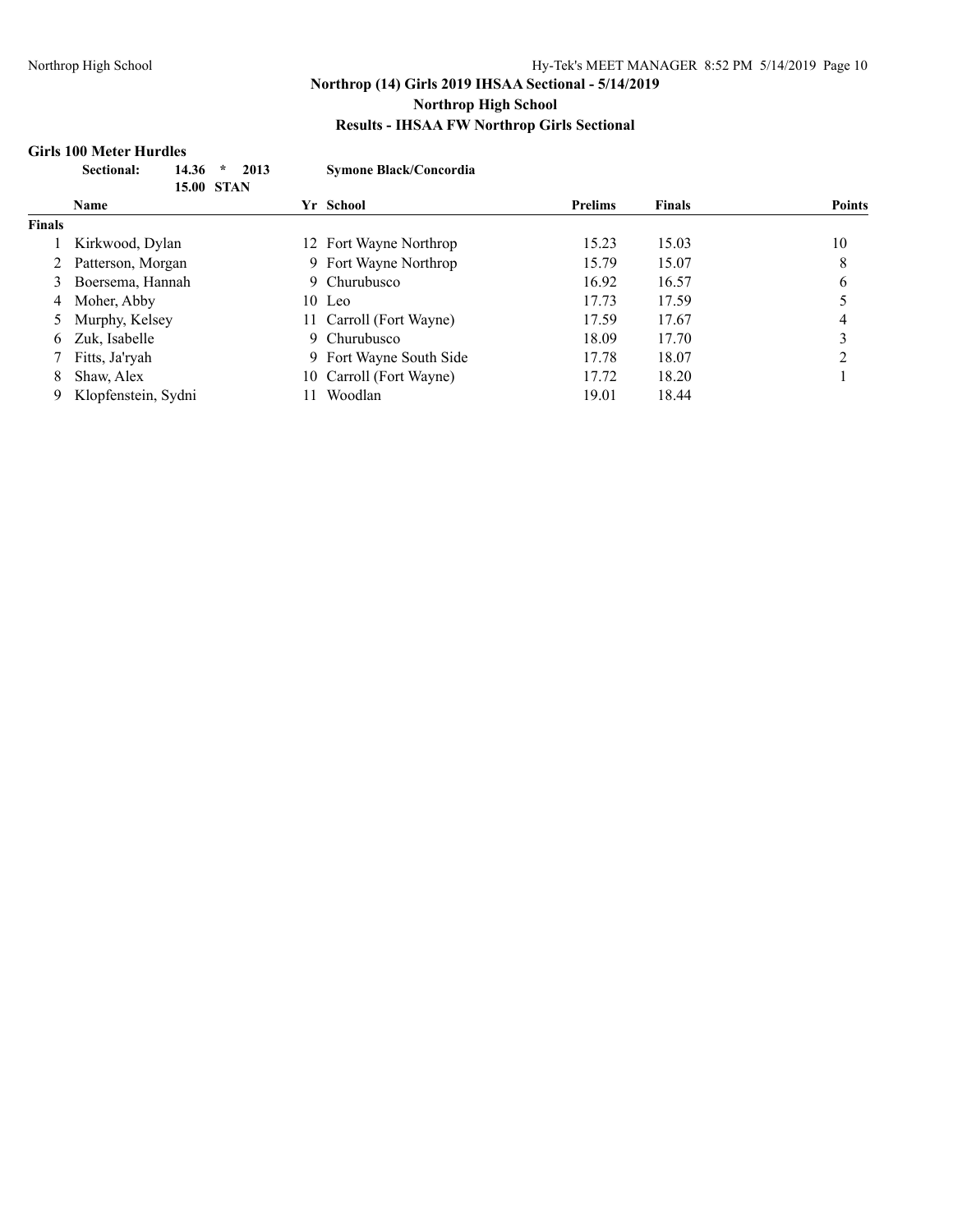## **Girls 300 Meter Hurdles**

| <b>Sectional:</b> | $42.24 * 2014$ |  |
|-------------------|----------------|--|
|                   | 45.32 STAN     |  |

 $Symone Black/Concordia$ 

|               | Name                    |     | Yr School                        | <b>Seed</b> | <b>Finals</b> | <b>H#</b>      | <b>Points</b>  |
|---------------|-------------------------|-----|----------------------------------|-------------|---------------|----------------|----------------|
| <b>Finals</b> |                         |     |                                  |             |               |                |                |
|               | Kirkwood, Dylan         |     | 12 Fort Wayne Northrop           | 46.03       | 46.45         | 3              | 10             |
|               | Smith, Adison           |     | 10 Fort Wayne Concordia Lutheran | 46.98       | 47.29         | 3              | 8              |
| 3             | Handshoe, Leah          |     | 9 Leo                            | 48.54       | 48.69         | 3              | 6              |
| 4             | Hardy, Nyasia           | 12. | Fort Wayne Snider                | 49.06       | 49.99         | 3              | 5              |
| 5             | Murphy, Kelsey          |     | 11 Carroll (Fort Wayne)          | 51.58       | 50.39         | 2              | 4              |
| 6             | Scott, J'Asia           |     | 9 Fort Wayne Northrop            | 49.92       | 50.62         | 3              | 3              |
|               | Boersema, Hannah        | 9   | Churubusco                       | 50.15       | 50.67         | 3              | $\overline{c}$ |
| 8             | Zuk, Isabelle           | 9   | Churubusco                       | 49.91       | 50.76         | 3              |                |
| 9             | Hellinger, Elizabeth    |     | Fort Wayne Concordia Lutheran    | 50.23       | 51.10         | 2              |                |
| 10            | Turner, Qualynndriqueka | 9.  | Fort Wayne Snider                | 50.01       | 52.11         | 3              |                |
| 11            | Springer, Zyara         |     | 10 Fort Wayne North Side         | 49.96       | 52.16         | 3              |                |
| 12            | Fisher, Caitlyn         | 11. | Carroll (Fort Wayne)             | 53.05       | 52.57         | 2              |                |
| 13            | Fitts, Ja'ryah          |     | Fort Wayne South Side            | 55.15       | 53.46         |                |                |
| 14            | Miller, Tori            |     | 10 Lakewood Park Christian       | 54.40       | 53.76         | 2              |                |
| 15            | Baumert, Olivia         | 9.  | Woodlan                          | 56.88       | 54.18         |                |                |
| 16            | Klopfenstein, Sydni     | 11. | Woodlan                          | 54.90       | 55.61         | 2              |                |
| 17            | McAlary, Grace          |     | 10 Fort Wayne Bishop Dwenger     | 59.14       | 56.38         |                |                |
| 18            | Moher, Abby             |     | 10 Leo                           | 53.23       | 56.54         | $\overline{c}$ |                |
| 19            | Szczepanski, Emily      |     | Fort Wayne Bishop Dwenger        | 54.50       | 57.06         | 2              |                |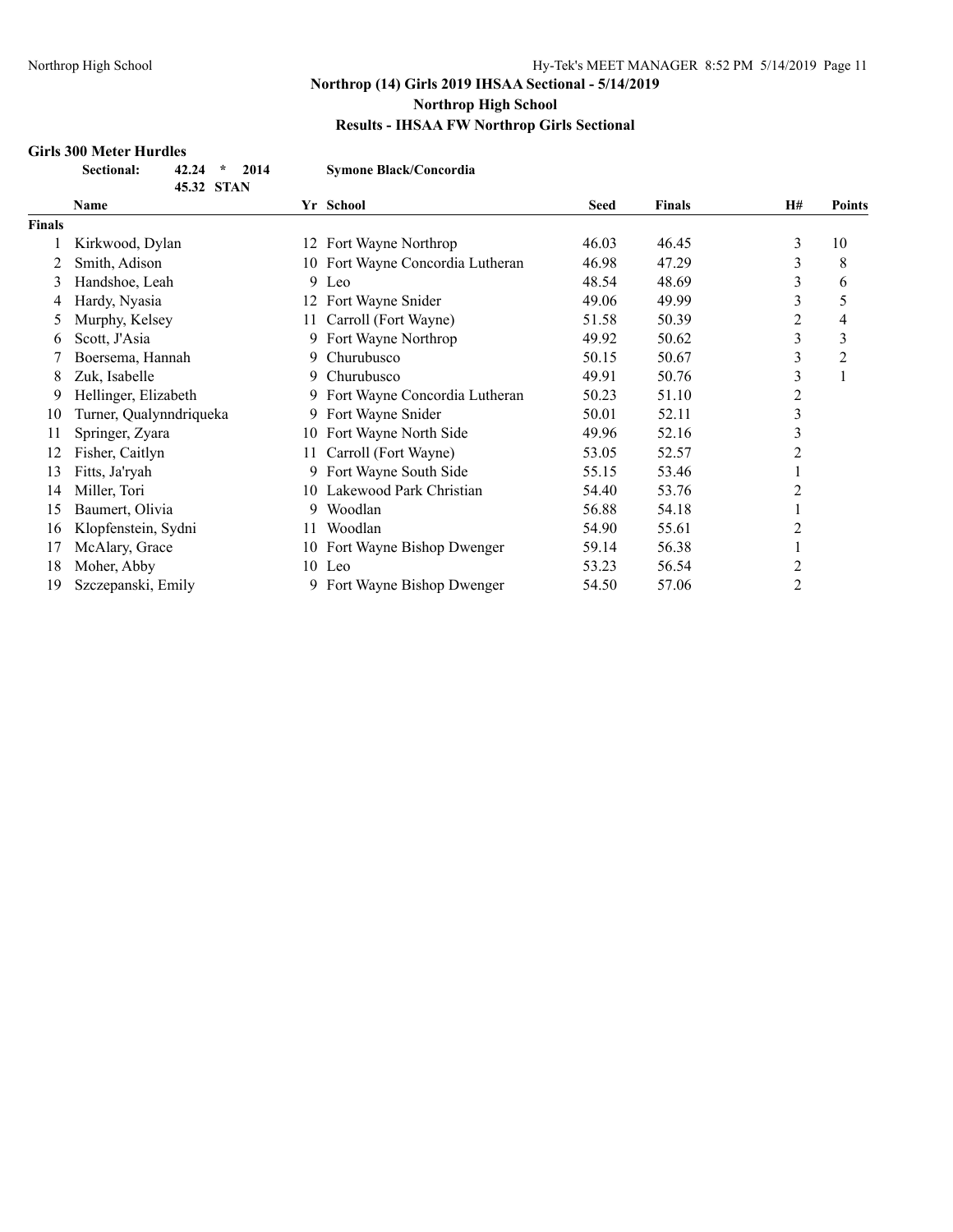#### **Girls 4x100 Meter Relay**

**Sectional: 47.23 \* 2004 Northrop**

**Adams, Carr, Russell, Elcock**

|               | <b>48.77 STAN</b>              | лайны, сагі, ілізген, ексек |                             |               |                          |                |                |
|---------------|--------------------------------|-----------------------------|-----------------------------|---------------|--------------------------|----------------|----------------|
|               | <b>Team</b>                    | Relay                       | <b>Seed</b>                 | <b>Finals</b> |                          | H#             | <b>Points</b>  |
| <b>Finals</b> |                                |                             |                             |               |                          |                |                |
| 1             | Fort Wayne Northrop            |                             | 48.20                       | 48.39         | <b>STAN</b>              | $\overline{2}$ | 10             |
|               | 1) Patterson, Morgan 9         | 2) Scott, J'Asia 9          | 3) Kirkwood, Dylan 12       |               | 4) Brown, Tionna 11      |                |                |
|               | 5) Norfleet, Sydni 9           | 6) Irby, Jo'Deci 12         | 7) Bomersback, Cami 9       |               |                          |                |                |
|               | 2 Fort Wayne Snider            |                             | 50.60                       | 50.93         |                          | $\overline{2}$ | $8\,$          |
|               | 1) Wade, Tamara 10             | 2) Sanders, Xzonte 10       | 3) Sullivan, Crishonda 11   |               | 4) Hardy, Nyasia 12      |                |                |
|               | 5) Baker, Trinity 11           | 6) Ganaway, Trishelle 9     | 7) Diaz, Nyasia 10          |               | 8) Gorman, Payton 11     |                |                |
| 3             | Carroll (Fort Wayne)           |                             | 50.96                       | 51.01         |                          | $\overline{2}$ | 6              |
|               | 1) Long, Micah 11              | 2) Hess, Brianna 11         | 3) Shotts, Rylee 10         |               | 4) Garrison, Grace 12    |                |                |
|               | 5) Murphy, Kelsey 11           | 6) Novotny, Katelyn 9       | 7) Pendergrass, Kaylin 11   |               | 8) Barcelona, Kylie 10   |                |                |
|               | 4 Fort Wayne Bishop Dwenger    |                             | 52.43                       | 51.48         |                          | $\overline{2}$ | 5              |
|               | 1) McCarthy, Rachel 10         | 2) Hudson, Eva 9            | 3) Voelker, Kira 11         |               | 4) Howe, Margaret 12     |                |                |
|               | 5) Szczepanski, Emily 9        | 6) Ellinger, Avery 9        | 7) Reecer, Maria 10         |               |                          |                |                |
| 5.            | Leo                            |                             | 52.14                       | 51.78         |                          | $\overline{2}$ | 4              |
|               | 1) Davis, Karis 9              | 2) Handshoe, Leah 9         | 3) Hissong, MaryKate 11     |               | 4) Smith, Kinsey 12      |                |                |
|               | 5) Fuchs, Megan 11             | 6) Gill, Jacky 9            | 7) Dager, Brook 9           |               | 8) Moher, Abby 10        |                |                |
| 6             | Churubusco                     |                             | 52.80                       | 52.36         |                          | $\overline{2}$ | 3              |
|               | 1) Boersema, Hannah 9          | 2) Hosted, Mariah 10        | 3) Przemielewski, Sierra 12 |               | 4) Shearer, Brelle 9     |                |                |
|               | 5) Burita, Maggie 11           | 6) Zuk, Isabelle 9          | 7) Malott, Meranda 12       |               | 8) Konger, Brooke 10     |                |                |
|               | Fort Wayne South Side          |                             | 54.75                       | 53.26         |                          | 2              | $\overline{c}$ |
|               | 1) Pearson, Neveah 9           | 2) Rucklos-Freeman, Asia 9  | 3) Hill, Somani 9           |               | 4) Wilkins, Promyse 10   |                |                |
|               | 5) Sommer, Ellica 9            | 6) Rucklos-Freeman, Aria 9  | 7) Easley, Terra 9          |               | 8) Connelley, Cassidy 10 |                |                |
|               | Lakewood Park Christian        |                             | 57.30                       | 56.42         |                          | 1              | $\mathbf{1}$   |
|               | 1) Burris, Emily 10            | 2) Miller, Tori 10          | 3) Kruse, Annaliese 11      |               | 4) Hartz, Sam 9          |                |                |
|               | 5) Zak, Ashley 9               |                             |                             |               |                          |                |                |
| 9             | Woodlan                        |                             | 55.80                       | 57.37         |                          | 1              |                |
|               | 1) Gentz, Rebekah 9            | 2) Smith, Grace 9           | 3) Dellinger, Emma 9        |               | 4) Allgeier, Breanna 10  |                |                |
|               | 5) Krohn, Dakotah 9            | 6) Nickell, Bailey 9        | 7) Baumert, Olivia 9        |               |                          |                |                |
| 10            | Fort Wayne Blackhawk Christian |                             | 60.20                       | 58.72         |                          | 1              |                |
|               | 1) Coats, Olivia 11            | 2) Helmuth, Lily 9          | 3) Kramer, Halle 9          |               | 4) Harris, Lydia 10      |                |                |
|               | 5) Dunaway, Sophia 9           |                             |                             |               |                          |                |                |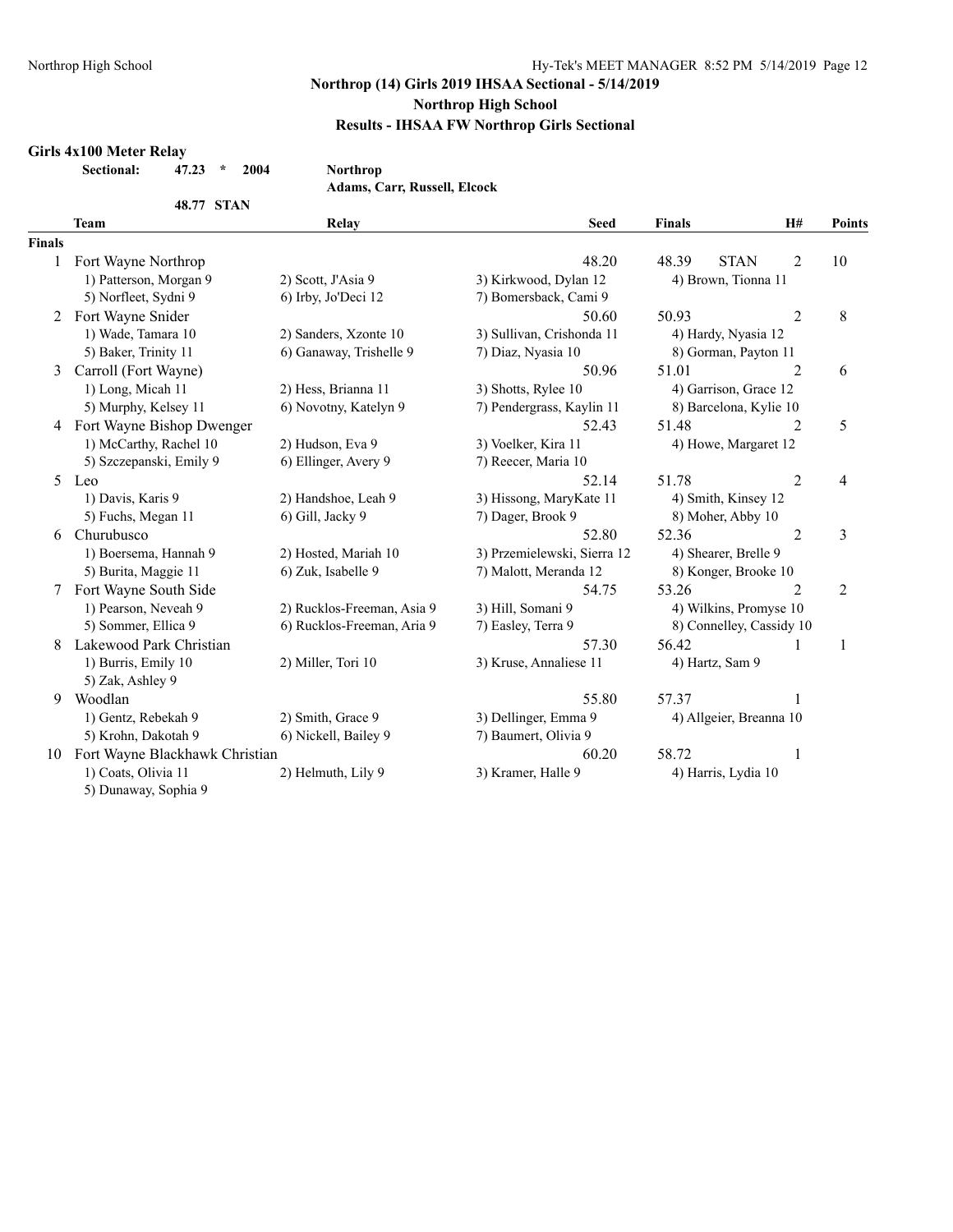#### **Girls 4x400 Meter Relay**

**Sectional: 3:55.11 \* 2012 Northrop**

**Scott, Skelton, McGee, Taylor**

|               | 3:57.25 STAN                      |                           |                              |                              |                |                |
|---------------|-----------------------------------|---------------------------|------------------------------|------------------------------|----------------|----------------|
|               | <b>Team</b>                       | Relay                     | <b>Seed</b>                  | <b>Finals</b>                | H#             | Points         |
| <b>Finals</b> |                                   |                           |                              |                              |                |                |
|               | 1 Fort Wayne Northrop             |                           | 4:03.00                      | 4:02.60                      | $\overline{2}$ | 10             |
|               | 1) Patterson, Morgan 9            | 2) Early, Jasmine 11      | 3) Kirkwood, Dylan 12        | 4) Irby, Jo'Deci 12          |                |                |
|               | 5) Irby, Liberty 10               | 6) Norfleet, Sydni 9      | 7) Thatcher, Amanda 9        | 8) Brown, Tionna 11          |                |                |
|               | 2 Fort Wayne North Side           |                           | 4:13.76                      | 4:09.31                      | $\overline{2}$ | 8              |
|               | 1) Benson, Takyira 10             | 2) Lane, Anna 11          | 3) Mitchell, Trinity 12      | 4) Springer, Zyara 10        |                |                |
|               | 5) Wilchar, Makyla 12             | 6) Lane, Julia 9          | 7) Wells-White, Dominique 11 |                              |                |                |
| 3             | Fort Wayne Bishop Dwenger         |                           | 4:11.84                      | 4:12.56                      | $\overline{2}$ | 6              |
|               | 1) Nix, Katherine 11              | 2) Steele, Nora 10        | 3) Buczak, Abigail 11        | 4) Woods, Katelyn 9          |                |                |
|               | 5) Howe, Margaret 12              | 6) McCarthy, Rachel 10    |                              |                              |                |                |
|               | 4 Fort Wayne Snider               |                           | 4:16.02                      | 4:14.12                      | $\overline{2}$ | 5              |
|               | 1) Turner, Qualynndriqueka 9      | 2) Gorman, Payton 11      | 3) Kepney, Jada 11           | 4) Hardy, Nyasia 12          |                |                |
|               | 5) Boone, Camayah 10              | 6) Shoemaker, Emmaline 12 | 7) Dial, Acacia 9            | 8) Jackson, Brianna 11       |                |                |
| 5.            | Churubusco                        |                           | 4:21.00                      | 4:14.37                      | $\overline{2}$ | 4              |
|               | 1) Graft, Katie 9                 | 2) Burita, Maggie 11      | 3) Malott, Meranda 12        | 4) Shearer, Brelle 9         |                |                |
|               | 5) Konger, Brooke 10              | 6) McCart, Jordan 9       | 7) Zuk, Isabelle 9           | 8) Debolt, Cara 9            |                |                |
| 6             | Fort Wayne Concordia Lutheran     |                           | 4:15.68                      | 4:14.40                      | $\overline{2}$ | 3              |
|               | 1) Taylor, Zoie 9                 | 2) Hellinger, Elizabeth 9 | 3) Smith, Adison 10          | 4) Shaeffer, Scarlett-Ann 10 |                |                |
|               | 5) Butler, Brenna 10              | 6) Witmer, Natalie 12     | 7) Mays, Abigail 10          |                              |                |                |
|               | 7 Leo                             |                           | 4:12.66                      | 4:14.97                      | $\overline{2}$ | $\overline{2}$ |
|               | 1) Fuchs, Megan 11                | 2) Smith, Kinsey 12       | 3) Davis, Karis 9            | 4) Schleinkofer, Sarah 10    |                |                |
|               | 5) Moher, Abby 10                 | 6) Norris, Eden 9         | 7) Beaubien, Renee 9         | 8) Handshoe, Leah 9          |                |                |
| 8             | Carroll (Fort Wayne)              |                           | 4:18.10                      | 4:19.90                      | $\overline{2}$ | $\mathbf{1}$   |
|               | 1) Hansen, Brooke 9               | 2) Fisher, Caitlyn 11     | 3) Duffus, Zoe 10            | 4) Leimkuhler, Ava 9         |                |                |
|               | 5) Hathaway, Meagan 12            | 6) Werrell, Cami 9        | 7) Fruchey, Monroe Rayna 11  | 8) Kreilach, Ava 10          |                |                |
| 9             | Woodlan                           |                           | 4:17.46                      | 4:28.23                      | $\overline{2}$ |                |
|               | 1) VanCamp, Myah 9                | 2) Werling, Gabby 9       | 3) Bayman, Addison 11        | 4) Baumert, Olivia 9         |                |                |
|               | 5) Krohn, Dakotah 9               | 6) Dyer, Lydia 10         | 7) Klopfenstein, Sydni 11    | 8) Gentz, Abbey 10           |                |                |
|               | 10 Fort Wayne South Side          |                           | 4:26.00                      | 4:29.72                      | $\mathbf{1}$   |                |
|               | 1) Rucklos-Freeman, Asia 9        | 2) Smith, Olivia 9        | 3) Dates, Taylor 10          | 4) Hill, Somani 9            |                |                |
|               | 5) Sommer, Ellica 9               | 6) Pearson, Neveah 9      |                              |                              |                |                |
|               | 11 Lakewood Park Christian        |                           | 4:55.00                      | 4:47.05                      | $\mathbf{1}$   |                |
|               | 1) Chalfant, Abby 12              | 2) Kruse, Annaliese 11    | 3) Miller, Tori 10           | 4) Hartz, Sam 9              |                |                |
|               | 5) Lehman, Vanessa 10             | 6) Burris, Emily 10       | 7) Burris, Sophie 9          |                              |                |                |
|               | 12 Fort Wayne Blackhawk Christian |                           | 5:12.54                      | 5:01.42                      | $\mathbf{1}$   |                |
|               | 1) Harris, Lydia 10               | 2) Welty, Tia 11          | 3) Hicks, Briana 9           | 4) Helmuth, Lily 9           |                |                |
|               | 5) Kramer, Halle 9                | 6) Coats, Olivia 11       | 7) Hicks, Tiana 9            |                              |                |                |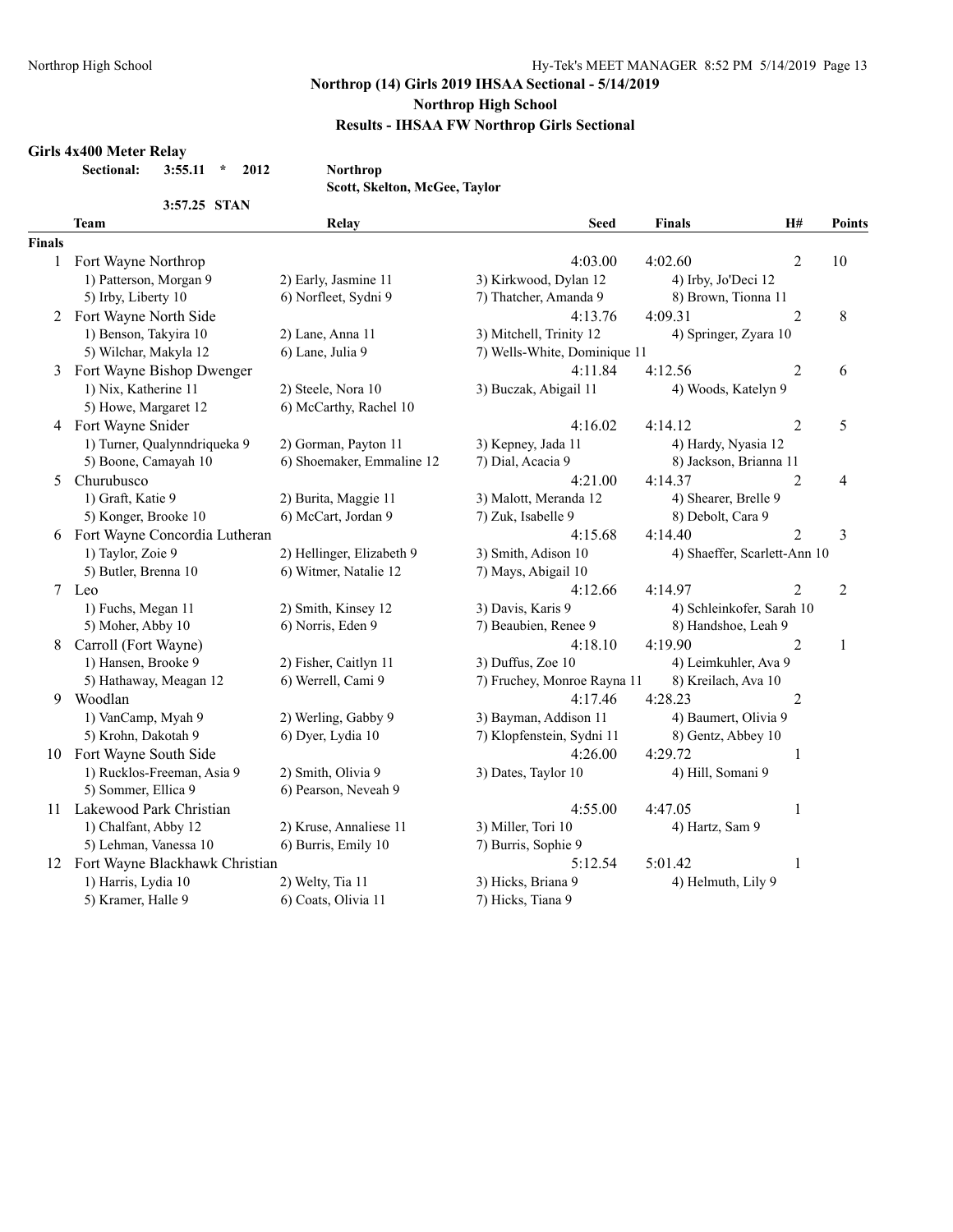#### **Girls 4x800 Meter Relay**

**Sectional: 9:27.51 \* 2005 Snider**

**9:24.46 STAN**

**Honig, Palevich, Lengacher, Shearer**

|               | <b>Team</b>                    | Relay                     | <b>Seed</b>                  | <b>Finals</b>                | H#             | Points         |
|---------------|--------------------------------|---------------------------|------------------------------|------------------------------|----------------|----------------|
| <b>Finals</b> |                                |                           |                              |                              |                |                |
| 1             | Fort Wayne Bishop Dwenger      |                           | 9:35.69                      | 9:32.21                      | $\overline{2}$ | 10             |
|               | 1) Nix, Katherine 11           | 2) Vogan, Natalee 10      | 3) Woods, Katelyn 9          | 4) Steele, Nora 10           |                |                |
|               | 5) Morris, Anna 11             | 6) Beeber, Susan 11       | 7) Strzelecki, Erin 11       |                              |                |                |
| 2             | Carroll (Fort Wayne)           |                           | 9:43.92                      | 9:39.91                      | $\overline{2}$ | 8              |
|               | 1) Hansen, Brooke 9            | 2) Ellingson, Kathleen 12 | 3) Minton, Ashlyn 10         | 4) Clements, Mallory 11      |                |                |
|               | 5) Christman, Shelby 10        | 6) Green, Abigail 12      | 7) Fruchey, Monroe Rayna 11  | 8) Hathaway, Meagan 12       |                |                |
| 3             | Fort Wayne Northrop            |                           | 10:32.00                     | 10:02.00                     | 2              | 6              |
|               | 1) Olvera, Brenda 12           | 2) Irby, Liberty 10       | 3) Silvers-Barone, Summer 11 | 4) Williams, Alyssa 10       |                |                |
|               | 5) Jensen, Hayley 12           | 6) Thatcher, Amanda 9     | 7) Early, Jasmine 11         | 8) White, TiAuna 10          |                |                |
|               | 4 Leo                          |                           | 10:08.77                     | 10:03.07                     | $\overline{2}$ | 5              |
|               | 1) Stine, Taylor 9             | 2) Fuchs, Megan 11        | 3) Norris, Eden 9            | 4) Beaubien, Renee 9         |                |                |
|               | 5) Kissner, Lily 10            | 6) Schleinkofer, Sarah 10 | 7) Fisher, Macey 9           | 8) Kattner, Elise 12         |                |                |
| 5             | Churubusco                     |                           | 10:36.00                     | 10:14.35                     | 1              | 4              |
|               | 1) Graft, Katie 9              | 2) McCart, Jordan 9       | 3) Fulkerson, Alayna 12      | 4) Debolt, Cara 9            |                |                |
|               | 5) Schuman, Katelynn 10        | 6) Basinger, Allie 10     |                              |                              |                |                |
| 6             | Woodlan                        |                           | 10:19.00                     | 10:17.83                     | $\overline{2}$ | 3              |
|               | 1) Werling, Gabby 9            | 2) Krohn, Dakotah 9       | 3) Dyer, Lydia 10            | 4) Gentz, Abbey 10           |                |                |
|               | 5) Moore, Morgan 10            | 6) Richardson, Abbey 9    | 7) Koos, Ellie 9             | 8) Bell, Alivia 12           |                |                |
|               | Fort Wayne North Side          |                           | 10:33.00                     | 10:51.25                     | $\overline{2}$ | $\overline{2}$ |
|               | 1) Craig, Kasey 9              | 2) Mitchell, Trinity 12   | 3) Calliham, Kalissa 10      | 4) Wells-White, Dominique 11 |                |                |
|               | 5) Wilchar, Chaelynn 12        | 6) Domenech, Lilianna 9   | 7) Fritz, Taylor 10          |                              |                |                |
| 8             | Fort Wayne Snider              |                           | 10:30.00                     | 11:02.26                     | $\mathfrak{D}$ | -1             |
|               | 1) Jester, Kennedy 11          | 2) Jehl, Lydia 9          | 3) Kepney, Jada 11           | 4) Shoemaker, Emmaline 12    |                |                |
|               | 5) Sirivath, Madison 9         | 6) Eastom, Jaiden 9       | 7) Smith, Adaline 10         | 8) Recker, Kaia 9            |                |                |
| 9             | Fort Wayne South Side          |                           | 10:29.90                     | 11:11.62                     | $\overline{2}$ |                |
|               | 1) Camacho, Jubilee 10         | 2) Lapp, Emma 9           | 3) Niblack, Katey 9          | 4) Hensler, Madeline 9       |                |                |
|               | 5) Walda, Lauren 9             | 6) Kolkman, Elisabeth 12  | 7) McGinnis, Anna 12         |                              |                |                |
| 10            | Fort Wayne Blackhawk Christian |                           | 11:42.00                     | 12:58.01                     | 1              |                |
|               | 1) Coats, Olivia 11            | 2) Dunaway, Sophia 9      | 3) Welty, Tia 11             | 4) Hicks, Briana 9           |                |                |
|               | 5) Hicks, Tiana 9              |                           |                              |                              |                |                |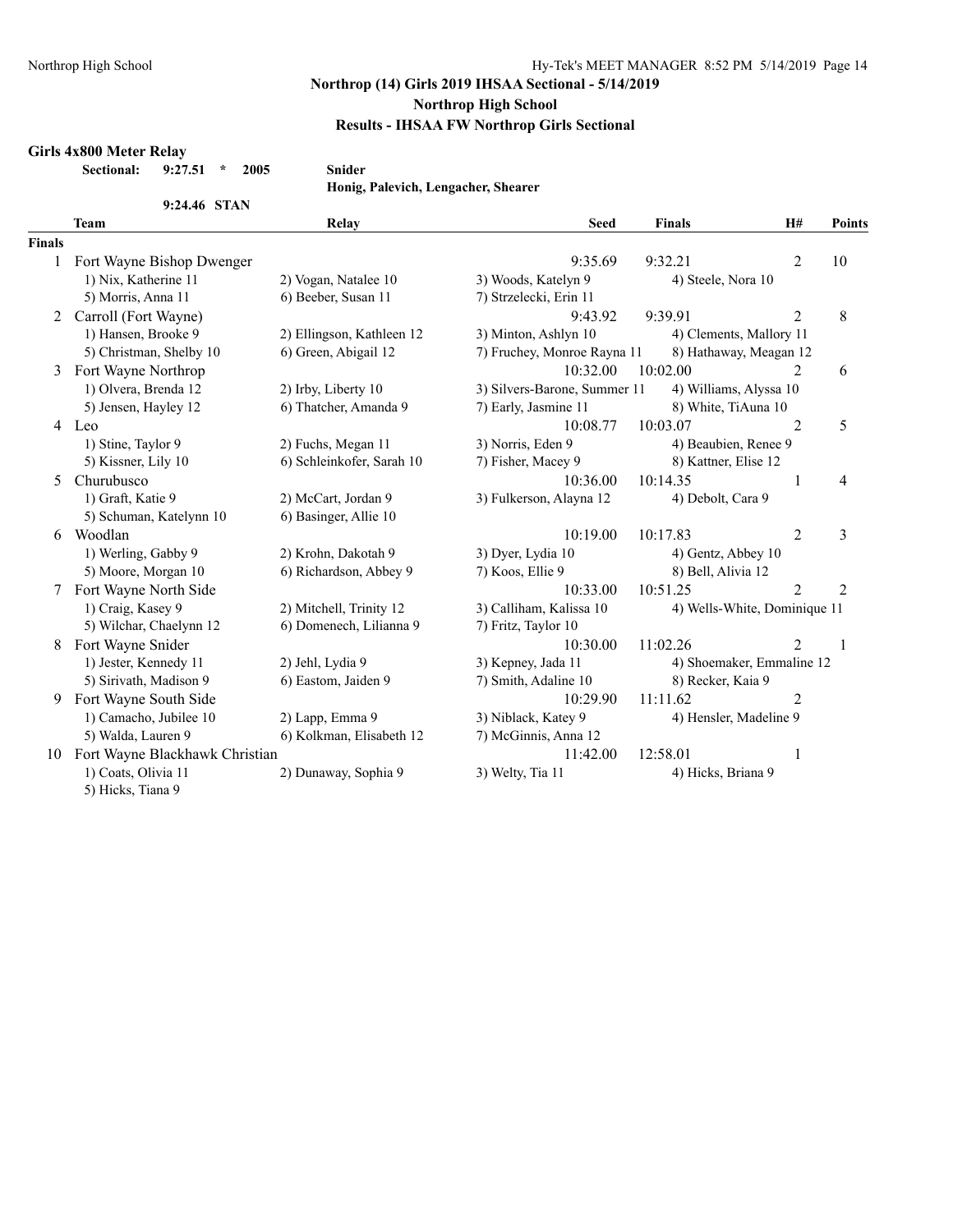# **Girls High Jump**<br>**Sectional**:

|               | Sectional:<br>$5-08$<br>1984<br>$\star$<br>5-04.50 STAN |    | <b>Andrea Elyea/Snider</b>       |             |               |               |
|---------------|---------------------------------------------------------|----|----------------------------------|-------------|---------------|---------------|
|               | <b>Name</b>                                             |    | Yr School                        | <b>Seed</b> | <b>Finals</b> | <b>Points</b> |
| <b>Finals</b> |                                                         |    |                                  |             |               |               |
|               | Smith, Adison                                           |    | 10 Fort Wayne Concordia Lutheran | $5-04.00$   | $5 - 02.00$   | 10            |
|               | Schlotter, Brooke                                       | 12 | Carroll (Fort Wayne)             | 5-01.00     | 5-01.00       | 8             |
| 3             | Chaney, Tasia                                           |    | 9 Fort Wayne Snider              | $5 - 02.00$ | 5-01.00       | 6             |
| 4             | Hudson, Eva                                             |    | 9 Fort Wayne Bishop Dwenger      | 5-01.00     | 5-01.00       | 5             |
| $\mathcal{L}$ | Long, Micah                                             | 11 | Carroll (Fort Wayne)             | 5-02.00     | $5 - 00.00$   | 4             |
| 6             | Baumert, Olivia                                         | 9  | Woodlan                          | $4 - 10.00$ | $4 - 10.00$   | 2.50          |
| 6             | Boersema, Hannah                                        | 9  | Churubusco                       | 5-00.00     | $4 - 10.00$   | 2.50          |
| 8             | Green, Jasmine                                          |    | 9 Fort Wayne South Side          | 4-06.00     | $4 - 10.00$   | 1             |
| 9             | Hellinger, Elizabeth                                    | 9  | Fort Wayne Concordia Lutheran    | 5-00.00     | $4 - 10.00$   |               |
| 10            | Hipskind, Josie                                         |    | 11 Leo                           | 4-08.00     | 4-08.00       |               |
| 10            | Wilson, My'Kell                                         |    | 10 Fort Wayne Snider             | $5 - 00.00$ | 4-08.00       |               |
| 12            | Kattner, Elise                                          | 12 | Leo                              | $4 - 10.00$ | 4-08.00       |               |
| 13            | Mohammedian, Malaz                                      | 12 | Fort Wayne Northrop              | $4 - 10.00$ | $4 - 06.00$   |               |
| 13            | Rouch, Jade                                             | 10 | Churubusco                       | 4-06.00     | $4 - 06.00$   |               |
| 15            | Peterson, Lashay                                        | 10 | Fort Wayne South Side            | 5-00.00     | $4 - 06.00$   |               |
| 16            | Wilchar, Makyla                                         | 12 | Fort Wayne North Side            | 4-08.00     | $4 - 06.00$   |               |
| ---           | Coats, Olivia                                           | 11 | Fort Wayne Blackhawk Christian   | $4 - 02.00$ | NH            |               |
|               | Norfleet, Sydni                                         | 9  | Fort Wayne Northrop              | $4 - 06.00$ | NH            |               |
| ---           | Dellinger, Emma                                         | 9  | Woodlan                          | $4 - 02.00$ | NH            |               |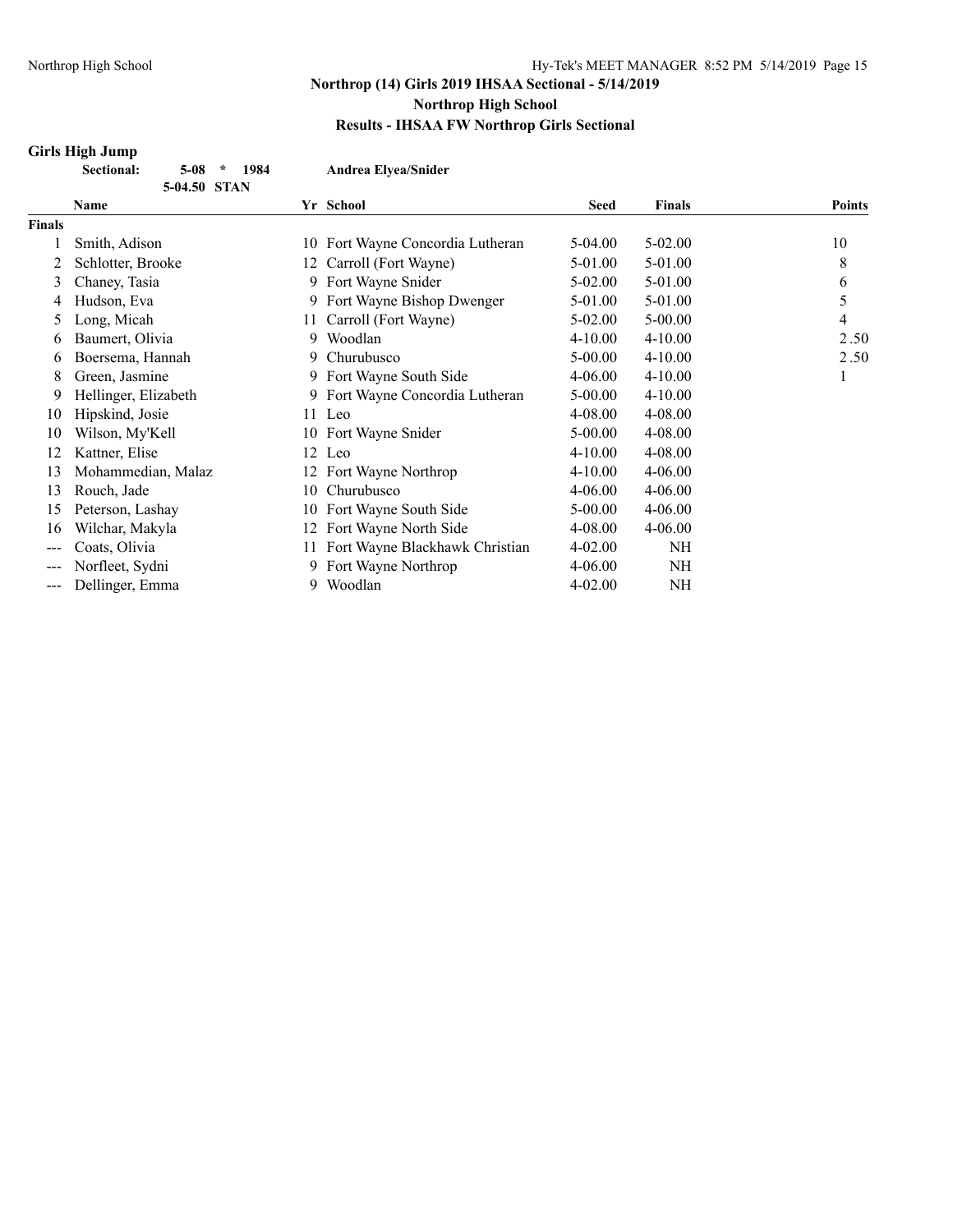## **Girls Pole Vault**

| Sectional: 12-09.50 * |               | -2005 |  |
|-----------------------|---------------|-------|--|
|                       | 11-02.00 STAN |       |  |

**Sectional: 12-09.50 \* 2005 Katie Veith/Homestead**

|        | Name              |     | Yr School                        | Seed         | <b>Finals</b> |             | <b>Points</b>  |
|--------|-------------------|-----|----------------------------------|--------------|---------------|-------------|----------------|
| Finals |                   |     |                                  |              |               |             |                |
|        | Burita, Maggie    | 11  | Churubusco                       | $11 - 00.00$ | $11 - 02.00$  | <b>STAN</b> | 10             |
|        | Smith, Ella       | 11- | Carroll (Fort Wayne)             | $9 - 06.00$  | $9-10.00$     |             | 8              |
| 3      | Shearer, Brelle   | 9.  | Churubusco                       | 8-06.00      | 8-06.00       |             | 6              |
| 4      | Combs, Jasney     |     | 10 Fort Wayne South Side         | 7-00.00      | 8-00.00       |             | 5              |
| 5      | Gerke, Taylor     | 9   | Lakewood Park Christian          | 8-00.00      | 7-06.00       |             | 2              |
| 5      | Kaschinske, Rhaya |     | 10 Fort Wayne Concordia Lutheran | 7-06.00      | 7-06.00       |             | 2              |
| 5      | Sommer, Ellica    | 9   | Fort Wayne South Side            | $9 - 06.00$  | 7-06.00       |             | 2              |
| 5      | Gill, Jacky       |     | 9 Leo                            | 8-06.00      | 7-06.00       |             | 2              |
| 5      | VanCamp, Myah     | 9   | Woodlan                          | 7-06.00      | 7-06.00       |             | $\overline{2}$ |
| 10     | Hamm, Mikenna     |     | 12 Carroll (Fort Wayne)          | 8-00.00      | 7-06.00       |             |                |
| 11     | Dove, Cori        | 12. | Fort Wayne Northrop              | 8-00.00      | 7-06.00       |             |                |
| 11     | Huhn, Elise       | 10  | Fort Wayne Bishop Dwenger        | 7-00.00      | 7-06.00       |             |                |
| 13     | Gentz, Rebekah    | 9   | Woodlan                          | $6 - 06.00$  | $7 - 00.00$   |             |                |
| 13     | Clark, Mikayleigh |     | 12 Fort Wayne Bishop Dwenger     | 8-06.00      | $7 - 00.00$   |             |                |
| 15     | Jasper, Jade      |     | 9 Leo                            | $6 - 06.00$  | $6 - 06.00$   |             |                |
| ---    | Parkison, Tessa   |     | Fort Wayne Northrop              | 7-06.00      | NH            |             |                |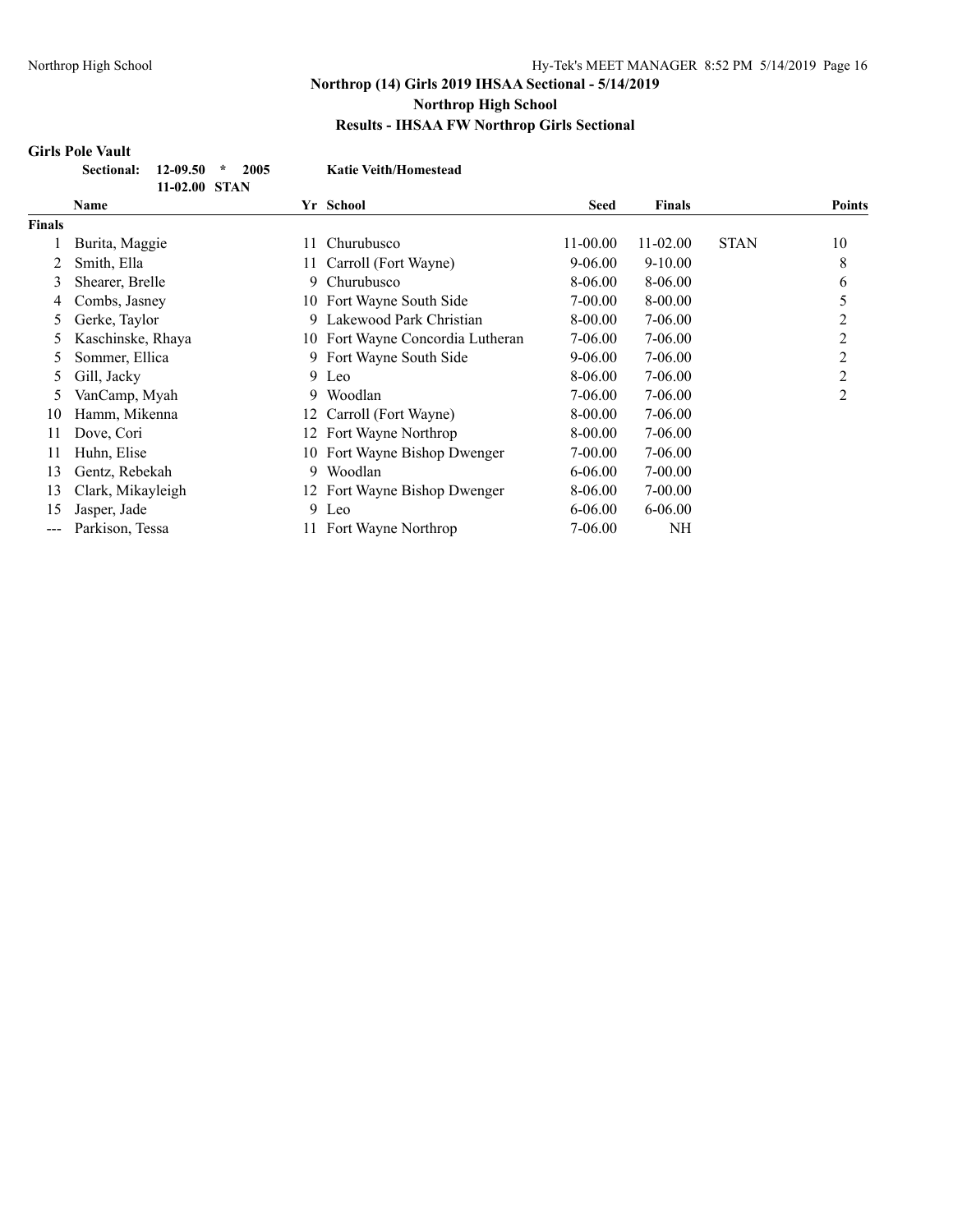## **Girls Long Jump**

| <b>Sectional: 18-10.50</b> | 1980          | Dunn & Russell/Northrop |
|----------------------------|---------------|-------------------------|
|                            | 17-08.25 STAN |                         |

| $1/-00.25$ $51$ AN |                    |    |                                |              |               |                |        |
|--------------------|--------------------|----|--------------------------------|--------------|---------------|----------------|--------|
|                    | <b>Name</b>        |    | Yr School                      | <b>Seed</b>  | <b>Finals</b> |                | Points |
| <b>Finals</b>      |                    |    |                                |              |               |                |        |
|                    | Patterson, Morgan  |    | 9 Fort Wayne Northrop          | 17-05.00     | 17-07.00      | 1              | 10     |
|                    | Smith, Adison      | 10 | Fort Wayne Concordia Lutheran  | 17-06.00     | 17-01.00      |                | 8      |
| 3                  | Ganaway, Trishelle | 9  | Fort Wayne Snider              | $16 - 02.00$ | 15-11.50      |                | 6      |
| 4                  | Howe, Margaret     | 12 | Fort Wayne Bishop Dwenger      | 14-11.00     | 15-09.50      | 2              | 5      |
| 5                  | Gentz, Abbey       | 10 | Woodlan                        | 16-05.00     | 15-06.50      |                | 4      |
| 6                  | Zuk, Isabelle      | 9. | Churubusco                     | 14-10.00     | 15-06.00      | 2              | 3      |
|                    | McCarthy, Rachel   | 10 | Fort Wayne Bishop Dwenger      | 15-03.00     | 15-00.00      | 2              | 2      |
| 8                  | Betts, LonDynn     | 9  | Fort Wayne Concordia Lutheran  | 15-09.00     | 14-06.50      |                |        |
| 9                  | Barcelona, Kylie   |    | 10 Carroll (Fort Wayne)        | 14-06.00     | 14-05.50      | 2              |        |
| 10                 | Smith, Olivia      | 9  | Fort Wayne South Side          | 15-05.00     | 14-05.50      |                |        |
| 11                 | Handshoe, Leah     |    | 9 Leo                          | 15-02.25     | 14-05.25      | 2              |        |
| 12                 | Mohammedian, Malaz | 12 | Fort Wayne Northrop            | 15-11.00     | 14-00.50      |                |        |
| 13                 | Wilkins, Promyse   |    | 10 Fort Wayne South Side       | 14-08.00     | $13 - 10.00$  | 3              |        |
| 14                 | Chaney, Tasia      |    | 9 Fort Wayne Snider            | 15-04.00     | 13-08.50      |                |        |
| 15                 | Novotny, Katelyn   | 9. | Carroll (Fort Wayne)           | 14-11.00     | 13-05.50      | 2              |        |
| 16                 | Miller, Tori       |    | 10 Lakewood Park Christian     | 15-00.00     | 13-02.50      | $\overline{c}$ |        |
| 17                 | Helmuth, Lily      | 9  | Fort Wayne Blackhawk Christian | 13-09.00     | 13-00.25      | 3              |        |
| 18                 | Wade, Heather      | 9  | Churubusco                     | 14-06.00     | 12-10.00      | 2              |        |
| 19                 | Hissong, MaryKate  | 11 | Leo                            | 14-03.50     | 12-09.50      | 3              |        |
| 20                 | Smith, Grace       | 9  | Woodlan                        | 14-00.00     | 12-04.50      | 3              |        |
| 21                 | Kramer, Halle      | 9  | Fort Wayne Blackhawk Christian | 13-03.00     | 12-02.50      | 3              |        |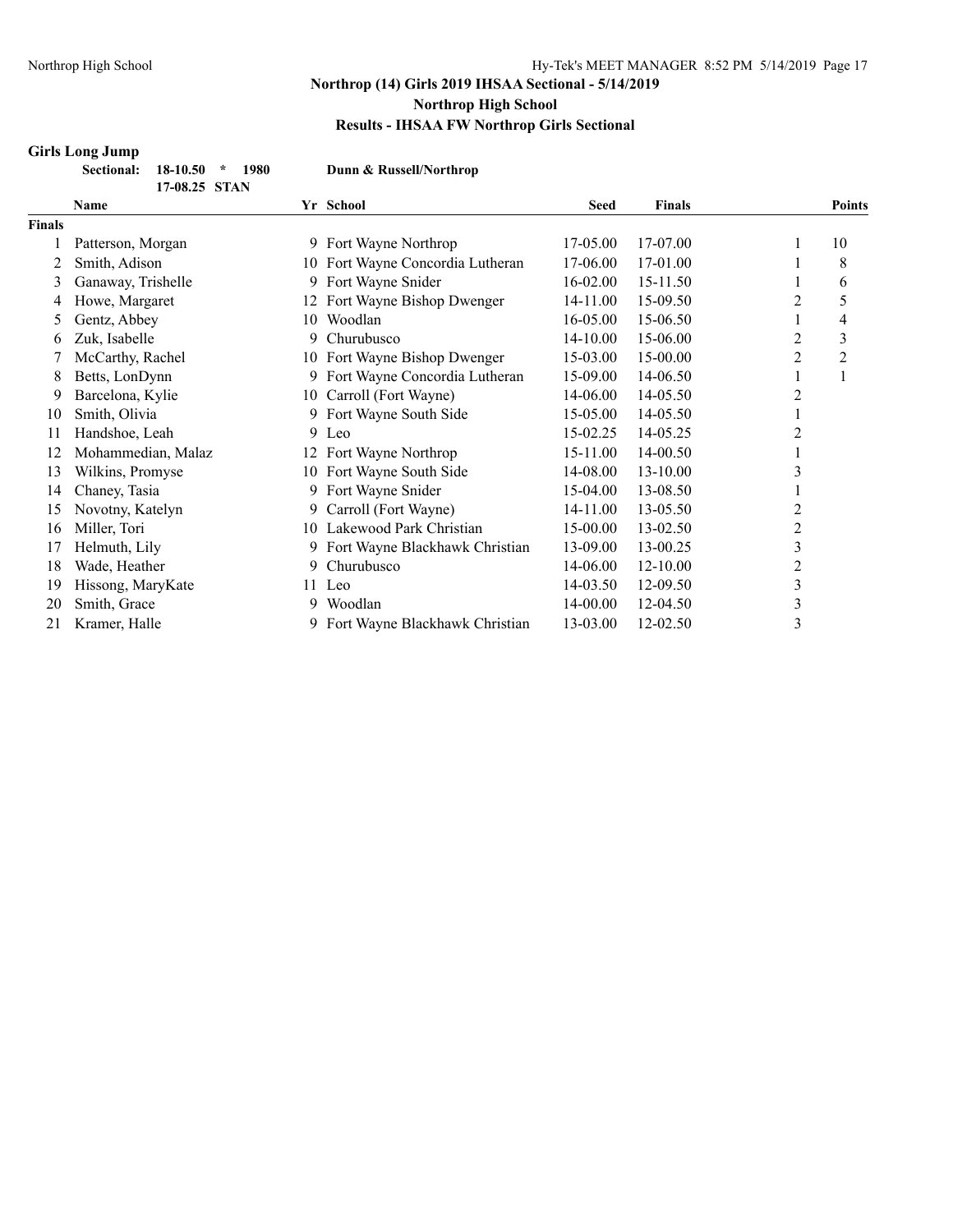#### **Girls Shot Put**

| nal: | 46-03.50      | ÷ | 5/15/2 |
|------|---------------|---|--------|
|      | 40-08.50 STAN |   |        |

**Sectional: 46-03.50 \* 5/15/2018 Alicia Tiney-williams, FW Northrop**

| 5111              |    |                                |                                                                                      |               |             |                |               |
|-------------------|----|--------------------------------|--------------------------------------------------------------------------------------|---------------|-------------|----------------|---------------|
| Name              |    |                                | <b>Seed</b>                                                                          | <b>Finals</b> |             |                | <b>Points</b> |
|                   |    |                                |                                                                                      |               |             |                |               |
| Barnes, Markalah  |    | Fort Wayne Northrop            | 39-03.00                                                                             | 41-09.00      | <b>STAN</b> | 3              | 10            |
| Moore, Aniyah     | 9  | Fort Wayne Northrop            | 31-00.00                                                                             | 38-02.50      |             | 3              | 8             |
| Weeks, Marqueisha | 11 | Fort Wayne Snider              | 36-06.00                                                                             | 35-09.50      |             | 3              | 6             |
| Smith, Kilah      |    | Churubusco                     | 33-10.00                                                                             | 35-06.50      |             | 3              | 5             |
| Gaff, Madison     |    | Churubusco                     | 35-02.00                                                                             | 35-04.00      |             | 3              | 4             |
| Sparks, Alexandra | 9  | Carroll (Fort Wayne)           | 36-01.00                                                                             | 35-01.50      |             | 3              | 3             |
| Anderson, Niesha  | 9  | Fort Wayne Snider              | 37-00.00                                                                             | 34-10.50      |             | 3              | 2             |
| Woodson, Lamyia   |    | Fort Wayne South Side          | 33-00.00                                                                             | 34-08.00      |             | 3              |               |
| Corey, Danielle   |    | Fort Wayne Concordia Lutheran  | 32-04.00                                                                             | 33-01.00      |             | 2              |               |
| Flores, Samantha  |    | Fort Wayne Bishop Dwenger      | 30-07.00                                                                             | 30-06.50      |             | $\overline{c}$ |               |
| Roberts, Grace    | 11 | Leo                            | 31-04.00                                                                             | 29-11.00      |             | $\overline{c}$ |               |
| Sarrazine, Taylor | 12 | Woodlan                        | 28-02.50                                                                             | 29-08.50      |             |                |               |
| Chapman, Alaya    |    | Fort Wayne South Side          | 28-02.00                                                                             | 29-04.50      |             |                |               |
| Horton, Taylor    |    | Carroll (Fort Wayne)           | 31-02.00                                                                             | 28-03.00      |             | 2              |               |
| Busch, Katie      |    |                                | 29-02.00                                                                             | 27-08.50      |             | $\overline{2}$ |               |
| Dempsey, Alyssa   |    | Fort Wayne Bishop Dwenger      | 29-00.00                                                                             | 27-07.00      |             | 2              |               |
| Wright, Aanyah    |    | Fort Wayne Concordia Lutheran  | 28-00.00                                                                             | 27-04.50      |             |                |               |
| Emenhiser, Rachel |    | Woodlan                        | 29-09.00                                                                             | 26-08.00      |             | 2              |               |
| Gerke, Taylor     |    | Lakewood Park Christian        | 28-09.00                                                                             | 26-06.50      |             | 2              |               |
| Prows, Lilian     | 9  | Fort Wayne Blackhawk Christian | 25-03.00                                                                             | 24-02.00      |             |                |               |
| Freeman, Deja     | 11 | Fort Wayne North Side          | 23-00.00                                                                             | 23-06.00      |             |                |               |
| Matson, Hannah    |    | Fort Wayne North Side          | 24-00.00                                                                             | 23-04.50      |             |                |               |
|                   |    |                                | Yr School<br>12<br>10<br>11.<br>10<br>11<br>11<br>11<br>9 Leo<br>12<br>11<br>9.<br>9 |               |             |                |               |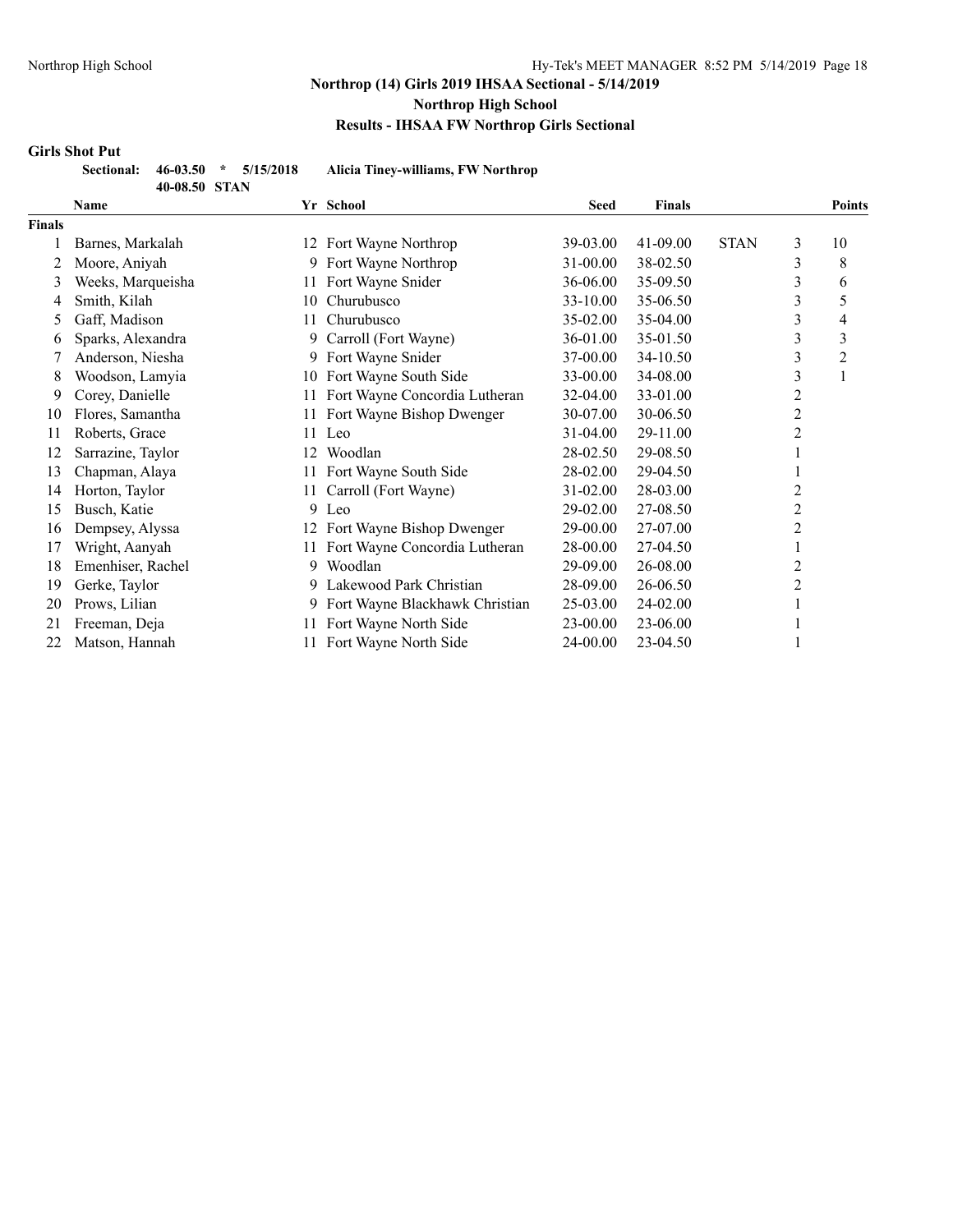## **Girls Discus Throw**

| Sectional: | $141-05$ *  | 2014 | <b>Katie Mon/Churubusco</b> |
|------------|-------------|------|-----------------------------|
|            | 125-05 STAN |      |                             |

|               | 143-VƏ ƏTAIY       |     |                                |             |               |             |   |               |
|---------------|--------------------|-----|--------------------------------|-------------|---------------|-------------|---|---------------|
|               | <b>Name</b>        |     | Yr School                      | <b>Seed</b> | <b>Finals</b> |             |   | <b>Points</b> |
| <b>Finals</b> |                    |     |                                |             |               |             |   |               |
|               | Smith, Kilah       | 10  | Churubusco                     | $108-10$    | 126-00.00     | <b>STAN</b> | 3 | 10            |
|               | Barnes, Markalah   | 12  | Fort Wayne Northrop            | 121-02      | 122-00.00     |             | 3 | 8             |
| 3             | Gallmeier, Chassy  | 12  | Churubusco                     | 100-08      | 117-00.00     |             | 3 | 6             |
| 4             | Hill, Janajah      | 11. | Fort Wayne Northrop            | 101-03      | 105-04.00     |             | 3 | 5             |
| 5             | Sparks, Alexandra  | 9.  | Carroll (Fort Wayne)           | 99-08       | 104-04.00     |             | 3 | 4             |
| 6             | Horton, Taylor     | 11  | Carroll (Fort Wayne)           | 105-05      | 104-03.00     |             | 3 | 3             |
|               | Roberts, Grace     | 11  | Leo                            | 107-09      | 103-05.00     |             | 3 | 2             |
| 8             | Woodson, Lamyia    |     | 10 Fort Wayne South Side       | 79-10       | 90-09.00      |             | 2 |               |
| 9             | Fry, Katelyn       |     | 9 Leo                          | 104-00      | 90-00.00      |             | 3 |               |
| 10            | Wright, Aanyah     |     | Fort Wayne Concordia Lutheran  | 54-00       | 88-00.00      |             |   |               |
| 11            | Hurt, Hailey       | 12  | Fort Wayne Snider              | 83-06       | 82-11.00      |             | 2 |               |
| 12            | Sarrazine, Taylor  | 12  | Woodlan                        | $92 - 10$   | 80-05.00      |             | 2 |               |
| 13            | Dempsey, Alyssa    | 12  | Fort Wayne Bishop Dwenger      | 88-06       | 79-00.00      |             | 2 |               |
| 14            | Morris, T'Laizha   | 12  | Fort Wayne South Side          | 70-00       | 75-10.00      |             |   |               |
| 15            | Gillian, Franz     | 9.  | Woodlan                        | 83-03       | 75-03.00      |             | 2 |               |
| 16            | Schenkel, Abbigail | 10  | Fort Wayne Bishop Dwenger      | 76-05       | 73-08.00      |             |   |               |
| 17            | Bonner, Skyylier   | 11  | Fort Wayne Snider              | 90-00       | 73-00.00      |             | 2 |               |
| 18            | Prows, Lilian      | 9.  | Fort Wayne Blackhawk Christian | $63 - 00$   | 62-01.00      |             |   |               |
| 19            | Matson, Hannah     | 11  | Fort Wayne North Side          | 64-00       | 61-11.00      |             |   |               |
| 20            | Freeman, Deja      |     | Fort Wayne North Side          | 48-00       | 56-10.00      |             |   |               |
| 21            | Burris, Emily      | 10  | Lakewood Park Christian        | 87-02       | 47-05.00      |             | 2 |               |